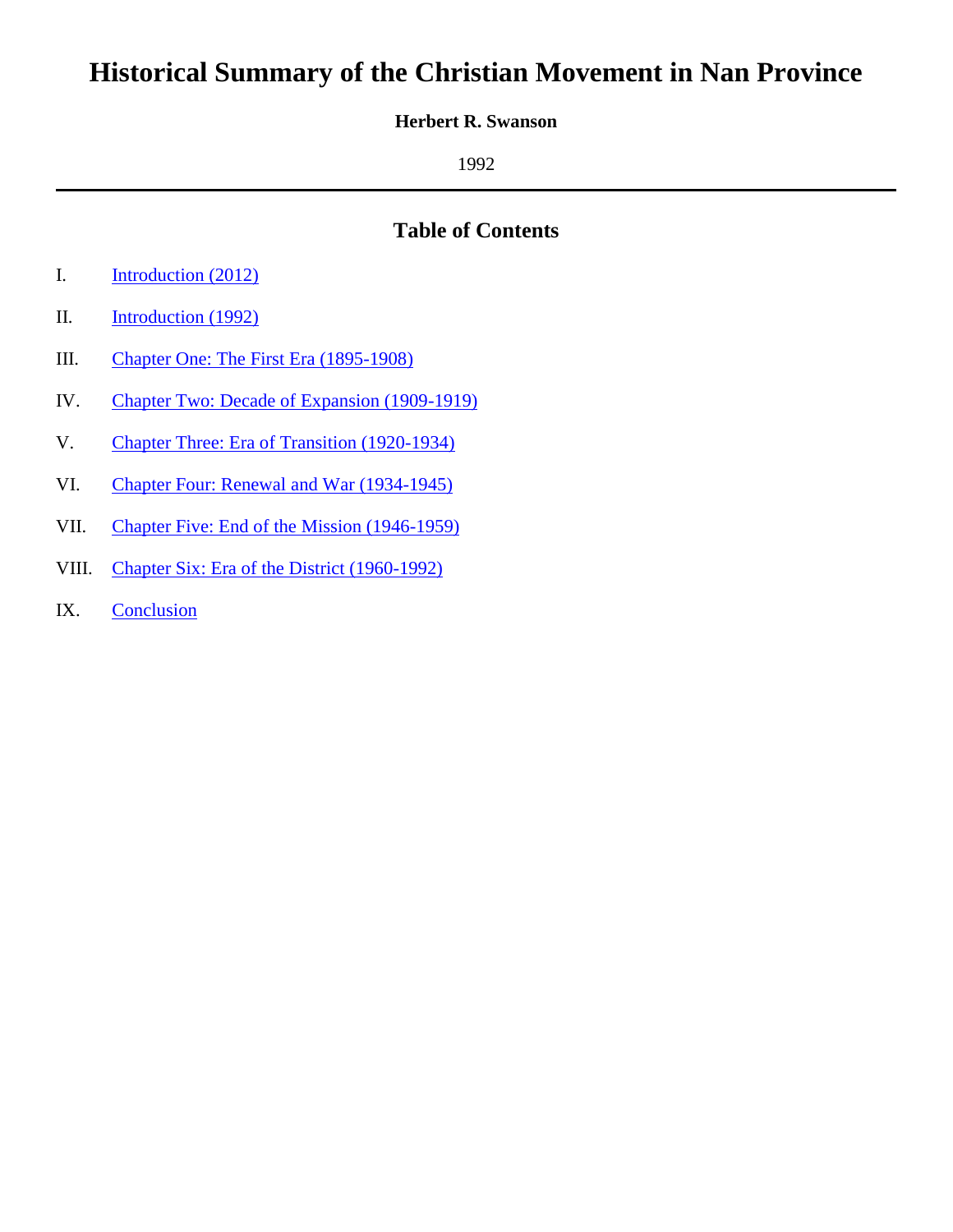## **Introduction (2012)**

<span id="page-1-0"></span>In about 1990, the Office of History of the Church of Christ in Thailand (CCT), of which I was the head, undertook an ambitious study of the history of all of the churches and organized worshipping communities (called *muad*) of the CCT's Fifth District, Nan. My colleagues, Ach. Prasit Pongudom and Ach. Kummool Chinawong, and I conducted hundreds of interviews with members of every church and *muad* in the district, and we did extensive research into the documentary history of the district. For over two years we visited the Nan almost monthly. Our goal was to produce a body of historical knowledge that would help this remote and almost peripheral district of the CCT discover both its past and a vision for the future.

In the course of our research, the Office of History produced a good set of studies of the history of the Nan churches that includes two books written by Ach. Kummool on the histories of two local churches, a "memorial volume" history of a third congregation also written by Ach. Kummool, a history of the whole district written by Ach. Prasit, and a major report to the district based in part on this English-language draft that I completed in November 1992. Ach. Kummool and I also submitted an article to the Fifth International Conference in Thai Studies, London, July 1993, entitled, ["Religion and Community Formation in Northern](https://herbswanson.com/post.php?pid=20#article1)  [Thailand: The Case of Christianity in Nan Province,](https://herbswanson.com/post.php?pid=20#article1)" a revised version of which is now in HeRB 4.

Looking back on the experience of the years that we worked with the churches of Nan, I have a couple of lasting impressions. One impression is of the gracious way in which local church folks received us and the open, frank way they shared their stories with us. However little we achieved on the grand scale mentioned above, we did have a ministry especially to the older people in the district. We showed an attentive interest in their memories that almost no one else ever showed. They sometimes told us things we probably shouldn't have been told. I have poignant memories of sitting on floors of simple, furniture-less homes, notebook on knee and pen in hand, immersed deep in the memories of elderly Christians hungry to tell their stories. Our conscious philosophy in the Office of History was that the chao ban (local folks) in the churches were our instructors and we, with our fancy degrees and book learning, were their students. It was a fruitful, meaningful relationship.

The second impression that I have now is how incredibly powerful the past is over the present. As will be seen below, the Fifth District in 1992 was still operating on fundamental principles laid down by the old Nan Station of the Laos Mission (a.k.a. North Siam Mission and then American Presbyterian Mission in Siam) almost a century previously. It still wrestled with the same basic problems facing the station many decades before. And the officers and local church leaders in the district showed no inclination to try to change the basic way the district conducted its life based on the old-time missionary model. I remember vividly witnessing the work of an enthusiastic new-time Presbyterian missionary who was just leaving the district as our team began our research-and thinking to myself how little things change. His enthusiasm and his approach, which seemed so fresh and new at the time, simply replicated the forms of the past and were, finally, doomed to a limited, almost ephemeral success that did not address fundamental issues in an effective way.

The purpose of this "historical essay," then, is to provide interested readers with what amounts to a snapshot of the historical experiences of the CCT churches of Nan Province. I trust that those who are looking for citations and references will forgive the lack of them here. This essay was originally written twenty years ago for other purposes than academic ones and other audiences than the modest community of researchers interested in northern Thai church history. In fact, this relatively brief foray into local church history in Thailand is a piece with the other historical works found on this website. My research experience with the Nan churches, in fact, had an influence on my [doctoral dissertation,](https://herbswanson.com/post.php?pid=59) which followed this essay by about ten years.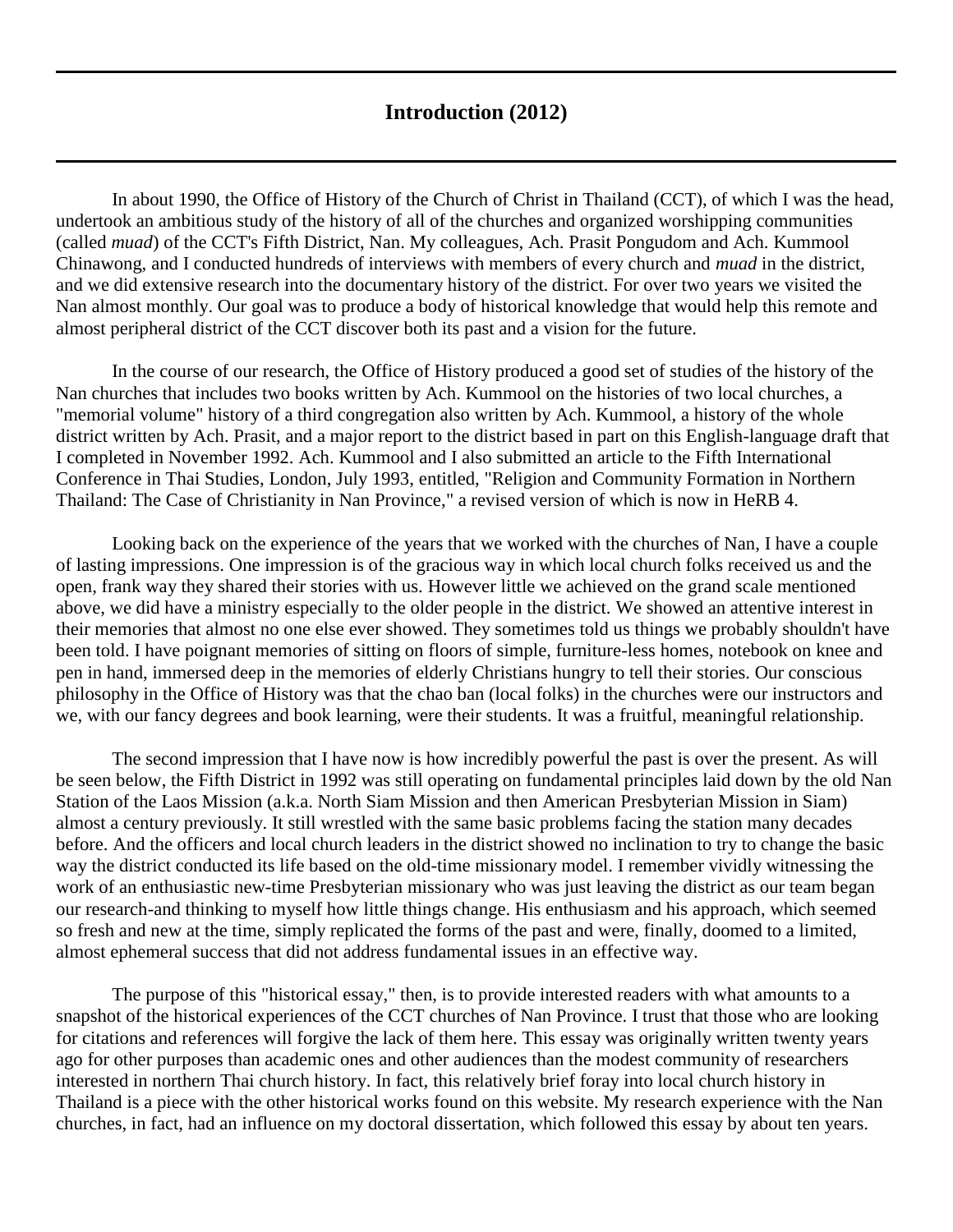As always, I trust it will be useful to visitors to this website; and, as always, you are invited to Enjoy!

Herb Swanson Lowville, New York November 2012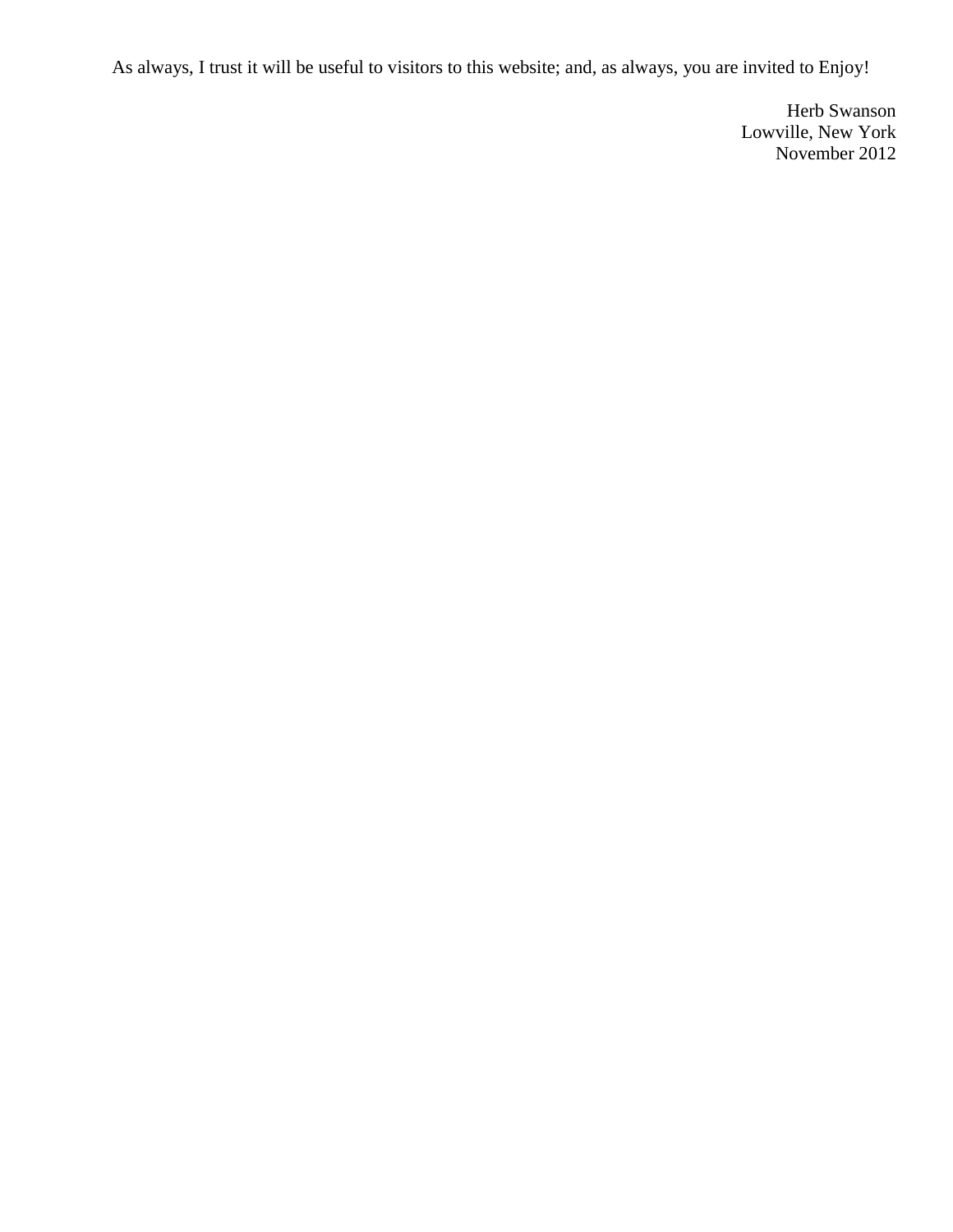## **Introduction (1992)**

<span id="page-3-0"></span>The history of the Christian movement in Nan Province from 1895 down to the present reveals a number of significant patterns for understanding the present situation of the CCT's Fifth District, Nan, and the more general situation of the CCT's churches in the North. The basic contemporary structures and patterns of action of the Fifth District grew out of policy decisions made prior to 1920, which structures and patterns have been followed by succeeding generations. Recent attempts to change the structure have failed to do so. That structure is a centralized one based on the assumption, never proven or even tested, that the churches and *muad* (organized worshipping communities) of the Fifth District are unable to support their own system of viable local leadership and local programs, particularly Christian education. Missionary leadership in the first 25 years, thus, envisioned a centralized structure with a strong church, schools, and a hospital in Nan City. It did not envision a system of strong local churches and worshipping communities.

The purpose of this paper is to describe how Nan's centralized system came to be and how it has failed to provide a viable structure for carrying out church life and ministry in Nan Province. Summarized briefly, from 1895 until about 1908 the Nan Station experimented with two systems, a church-centered one and a station-centered one. For reasons of ideology, it chose the station-centered system. From 1909 until 1919 it fully developed that system and relied upon it from 1920 until World War II to continue its work and ministries. The founding of the Church of Christ in Siam (today's CCT) in 1934 did not change the system. After World War II, the CCT founded its national system of departments and other offices, but the basic structure of the Fifth District remained intact. Only CCT development work had any real impact on this district. Later attempts to put district workers into local situations did not substantially change the patterns of church life in the Fifth District, which remains in place even today.

It is the conclusion of the Office of History that meaningful change in the Fifth District requires, in the first place, a change in vision and attitude on the part of the district's leadership. Such change, secondly, requires replacing the station-centered, city-centered structure of the past and present with a church-centered structure which will put significant resources into the hands of the local churches. Such change, thirdly, requires support from the CCT, which means a significant change in the way in which the CCT relates to the Fifth District. To date, the CCT has had no conscious, coordinated policy of support for the Fifth District, and this lack of policy has seriously hampered the work of the district.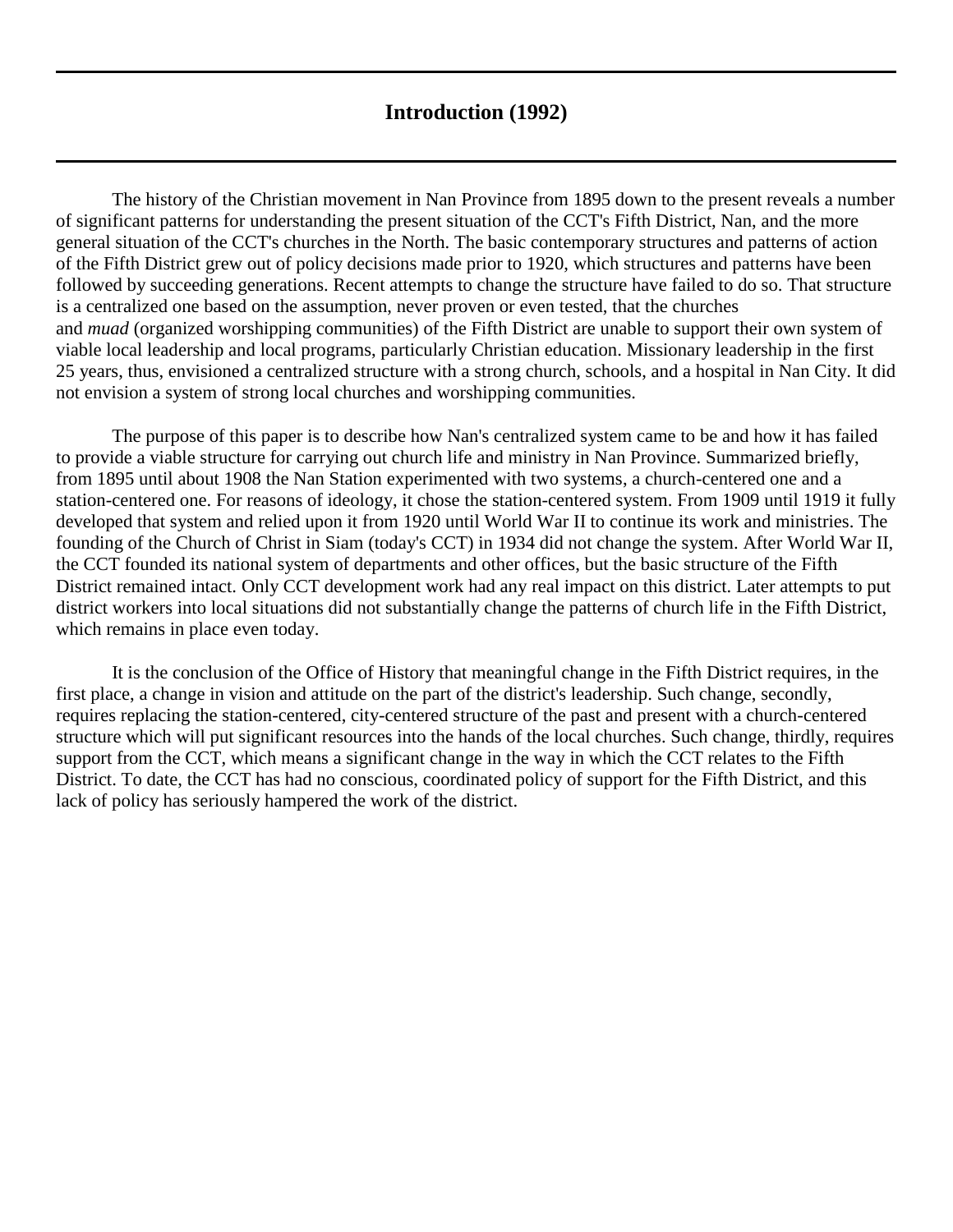## **Chapter One: The First Era (1895-1908)**

<span id="page-4-0"></span>The first fourteen years of the history of the Christian movement in Nan Province set the direction for the whole course of that history. The period started with high hopes and the founding of the Nan Station by the Laos Mission, Presbyterian Church U.S.A., in 1895. It ended on a more tempered note in which hopeful and worrisome trends intermixed with each other. The Laos Mission established the Nan Station during a period of geographical and institutional expansion, which saw the establishment of a station in Lamphun in 1891, Phrae in 1893, and Chiang Rai in 1896. During the years from 1890 to 1900, however, the mission also faced serious staff and budget limitations. Nan Station, thus, from the first had to compete with the other stations and institutions of the Laos Mission for scarce resources, including personnel and funding. Being the most distant of all the stations, it never did compete very well particularly because the Laos Mission never gave a high priority to the work in Nan and at times even considered closing the station.

The missionaries in Nan constantly faced a number of problems, which limited their effectiveness. They were small in numbers. They lived in an isolated station that was hard to reach (five days travel from Phrae). They suffered a great deal of sickness, loneliness, and even mental depression. These pressures sometimes resulted in serious personal tension between missionaries. The mission sent mostly new or unwanted missionaries to Nan, many of whom stayed only a few years. Others had to take long sick-leave furloughs in the United States. Thus, the station had little continuity in its work and had trouble sustaining its programs and activities. Laos Mission policies and attitudes, furthermore, held that northern Thai Christians should not be given primary leadership roles. While the missionaries were themselves a small, weak band in Nan, they did not rely on indigenous resources to compensate for their own weaknesses.

In addition to all of these problems, the people of Nan showed little interest in Christianity and often acted afraid of the foreign missionaries. Even when friendly, they refused to consider changing religions. In some cases, local officials actively resisted Christianity, which meant that the people under their control dared not show an interest. In other cases, converts experienced repression and sometimes simply quit Christianity rather than face social isolation and persecution.

In spite of these early problems, the Nan Station founded an active, alive church in Nan in 1896. Part of the credit for the early success of the Nan Church goes to the leadership of Elder Kham Ai, a Lampang Christian who moved to Nan with the Peoples. During those times when there were no missionaries in Nan (for example, from November 1898 to April 1899), Kham Ai took charge of the station and church. The people of Nan liked and trusted him, and a number of converts approached him about Christianity because they were afraid to go to the missionaries. The Nan Church had other elders with strong leadership skills, particularly Elder Nan Panya, who worked as a medical assistant and latter as an evangelist, and Noi Pee. Thus, the quality of northern Thai leadership in the Nan Church provided a point of strength and of hope in these early years. The fact that the Nan Station emphasized worship and Christian education (including literacy education) also contributed to the Nan Church's early growth. At various times, the church under missionary leadership held Bible studies, learned how to sing hymns, memorized the Presbyterian Shorter Catechism, and had stewardship training. For several years, the congregation worshipped together every day and the missionaries often used worship for Christian educational purposes. The strong Christian education and worship life of the Nan church provided another point of strength and hope in its life.

The success of these early years took place while the missionaries still lived in simpler homes and had not built up a large structure of institutions and physical plant. Their programs were informal and sometimes held in the people's homes. Missionary leadership combined with capable northern Thai church leaders, thus,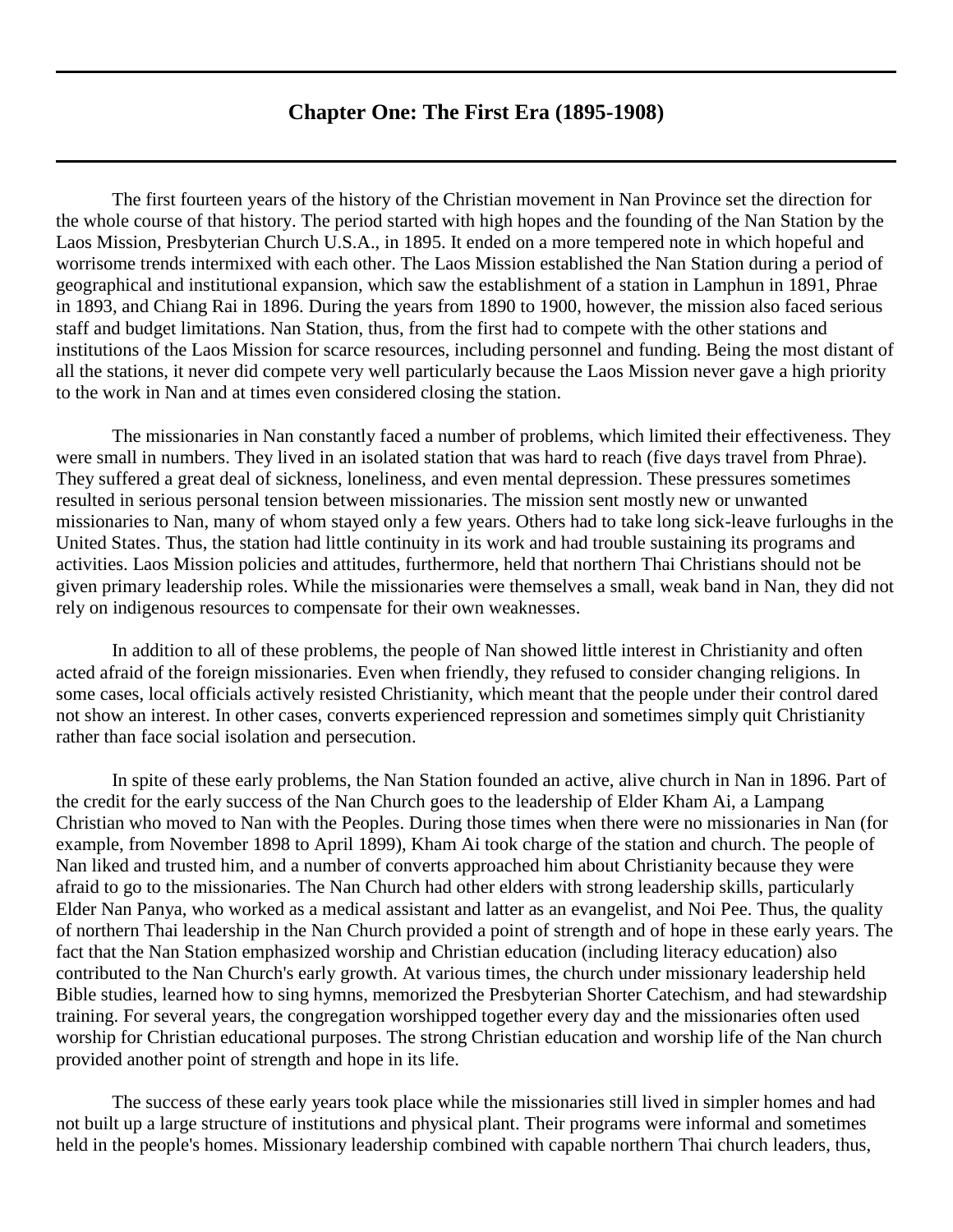created a strong church life in a congregation located close to the missionary compounds. This is not to say the life of the Nan Church was without problems. In fact, there were many problems including numerous behavioral problems by members. The missionaries sometimes had to discipline members and even expel some from the church. Christians also suffered persecution. Yet, overall, the Nan Church was a strong church, one in which at least one missionary believed the Spirit of God was moving.

The Nan Church in its early years had good northern Thai leaders and an emphasis on worship and Christian education, all of which contributed to its strength. The Rev. Robert Irwin, a missionary in Nan from 1896 to 1900, also contributed to the creation of a strong congregation. Irwin was an innovative and controversial person who disagreed with the general missionary attitude about not trusting northern Thai church leadership. He believed the churches could lead themselves, and in his missionary work he emphasized the creation of strong local churches and leadership. Irwin instituted two creative measures aimed at strengthening local church life. He encouraged the Nan Church to organize its own day school under the guidance of a school committee responsible to the Session of the church. Irwin had two goals: to educate Christian children; and to train the Nan Church to self-reliance by giving it a practical experience in self-government. His plan for a church-related school revealed his general missionary strategy, which was to do everything to the strengthening and spreading of local churches. In other stations, the station itself ran the schools and generally excluded church leaders from exercising authority. Irwin was controversial because he always sought to give authority to the churches and their leaders.

Irwin, unlike any other missionary to serve in Nan up to World War II, had a practical vision for the church in Nan Province. Nan covered a large territory and travel was very difficult in those days. The missionaries could not adequately evangelize rural areas or care for rural Christian groups from Nan itself. Furthermore, missionary itineration was expensive at a time when the station had only limited funds. Irwin devised a plan for dealing with these problems by sending capable leaders to live in rural centers to create and lead churches. He actually placed elders in Muang Thoeng and Chiang Kham, which was originally under Nan, and at first his plan succeeded. But then the Laos Mission removed both Muang Thoeng and Chiang Kham from control of the Nan Station and put them under the Chiang Rai Station. [see KMN, pp. 46-47]. Confusion and controversy resulted. Even so, about 1900 Nan sent Kham Ai to live in Chiang Kham, and he succeeded in establishing a relatively strong Christian group there, thus suggesting that Irwin's plan could have succeeded if it had been consistently implemented in several localities for a number of years. First of all, he adapted his plan to the limitations of distances and funding. It was a practical plan adapted to the actual situation in Nan. Secondly, the plan solved the problem of creating a network of well-led churches. It did not emphasize evangelism but rather the building of Christian communities through evangelism and pastoral oversight. Thirdly, Irwin intended to locate adequate authority and resources for church life in the local churches rather than centralize authority and resources in Nan.

Irwin, thus, combined a vision for the church in Nan with practical wisdom concerning what to do to make the church strong. In later years, other missionaries in Nan had visions equally powerful to that of Irwin, but they were not visions for the church in Nan. Some sought a strong, impressive missionary presence. Others envisioned using Nan as a base to evangelize Luang Prabang. Still others envisioned a Christianized Nan Province. All of these visions presupposed a strong missionary base in Nan City itself. Only Irwin envisioned a system of well-lead, self-sufficient local churches. His vision was another point of strength and hope in the early years of the Nan Church and Station.

The nature of Christian service in Nan provided still another point of hope. The missionaries and the church provided healing and hope to people in need in the province. Although many people refused to use it, still missionary medicine (aided by northern Thai assistants) healed many people of physical suffering and introduced an important channel for the introduction of Western medicine into the province. The station and the church opened up new roles for women by providing them education, opportunities to exercise religious leadership, and eventually professional positions as teachers, nurses, and church workers. It also aided some who suffered intense persecution from being accused of causing demon possession, a few of whom found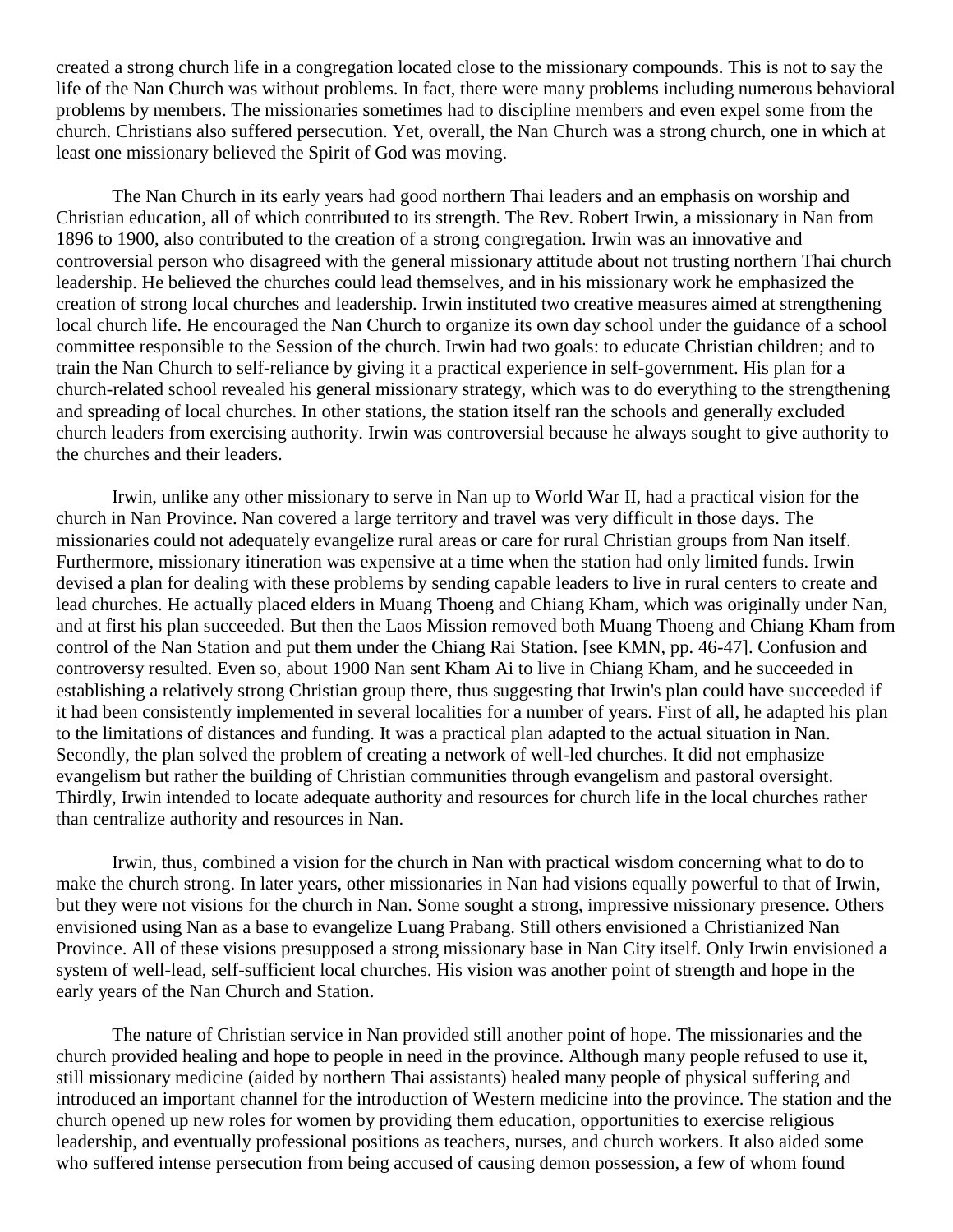liberation in conversion to Christianity. In fact, the Christian liberation from the power of animistic spirits led directly to the formation of the first rural Christian community in what is today Nan Province. In 1906 more than ten Christian families migrated from Nan to Muang Chung, up the river from Nan a few kilometers to occupy "spirit-infested" land vacated by the local people. They went at the request of local officials in the area. Christianity, thus, lifted burdens from people's lives and even provided new economic opportunities.

In spite of these points of real strength and hope, the problems facing the station still loomed large. In 1905, the Rev. C. H. Denman moved temporarily from Chiang Rai to Nan to help fill in because of a shortage of missionaries in Nan. He observed that the northern Thai leadership was not as good in Nan as it was in Chiang Rai. He was not sure if the leaders were just of a lower quality or not well trained. Since Nan did have a number of capable leaders, it was more likely that the problem was one of training. We have already seen that the missionaries faced many serious restrictions and problems in their work. Those limitations had a serious impact on all of their work, including their training of leaders. Peoples made this point in 1908 when he wrote that the mission was failing to do a good job in Nan. He discussed the health and other problems facing the small missionary force there, arguing that the station had lost missionaries, time, influence, and prestige in Nan over the first fourteen years of its history. This situation, he claimed, discouraged the local Christians. The station still waited for someone to take things in hand and teach, train, and deepen the faith of the Christian leadership in Nan. Some church leaders themselves complained about their lack of understanding and knowledge. Christianity, Peoples wrote, was still dark to them, and he openly admitted that the station was not doing its duty by those leaders. The station needed "men of power" to come to Nan as missionaries and get things moving.

Although the Nan Station began in the 1890s with a strong commitment to local church Christian education, it failed to sustain that commitment. The station was weak in the 1890s yet did a lot of Christian education work. After 1900 it was still weak and still did Christian education, but it did less. Why? The question of vision provides an important part of the answer. After Irwin left in 1900, missionary vision looked to the expansion of Christianity beyond Nan, and even more importantly, to the creation of a large, impressive, diversified mission station that would include a hospital and boarding schools as well as numerous large, wellbuilt buildings. The achieving of this dream actually had little to do with the creation of a strong Christian movement, although the missionaries at times thought that it did.

Indicative of this lack of vision for the church in Nan was the missionary desire for well-established boarding schools instead of a small church-run school such as in Irwin's time. Kate Fleeson established the first missionary-run school, a temporary one with only 12 children, in 1897. In 1902, two years after Irwin left, the Rev. David Park started a small school, which was again a missionary school rather than a church school. In 1903 the Parks opened a boarding school for a brief period. And then again Park started another boarding school in 1907. In doing so, he wanted to build up the character of Christian children and to destroy the "superstitions" that still infected the converts, by educating their children away from those superstitions. Another missionary, writing in 1909, urged the need for a school on the basis that it would enable the Christians movement to have a wide influence over the province by providing Christian teachers for government schools. Dr. Peoples about this time lamented the sad physical condition of the school building and the struggling nature of the school. He wanted a large, impressive school. None of these concerns were directed towards creating strong churches.

The other missionaries, in sum, envisioned a station-centered rather than a church-centered Christian movement in Nan. They sought a strong center as a base from which to create strong institutions including churches. Irwin, on the other hand, envisioned a church-centered movement in which strong churches would be the base for the center. It is of the utmost importance to the history of Christianity in Nan to understand to understand that the vision of a station-centered Christian movement in Nan became the actual structure for that movement. In fact, the Fifth District of the Church of Christ in Thailand today still functions upon a stationcentered model, one created by the majority vision of the missionaries who served in Nan between 1895 and 1908, excepting only Irwin.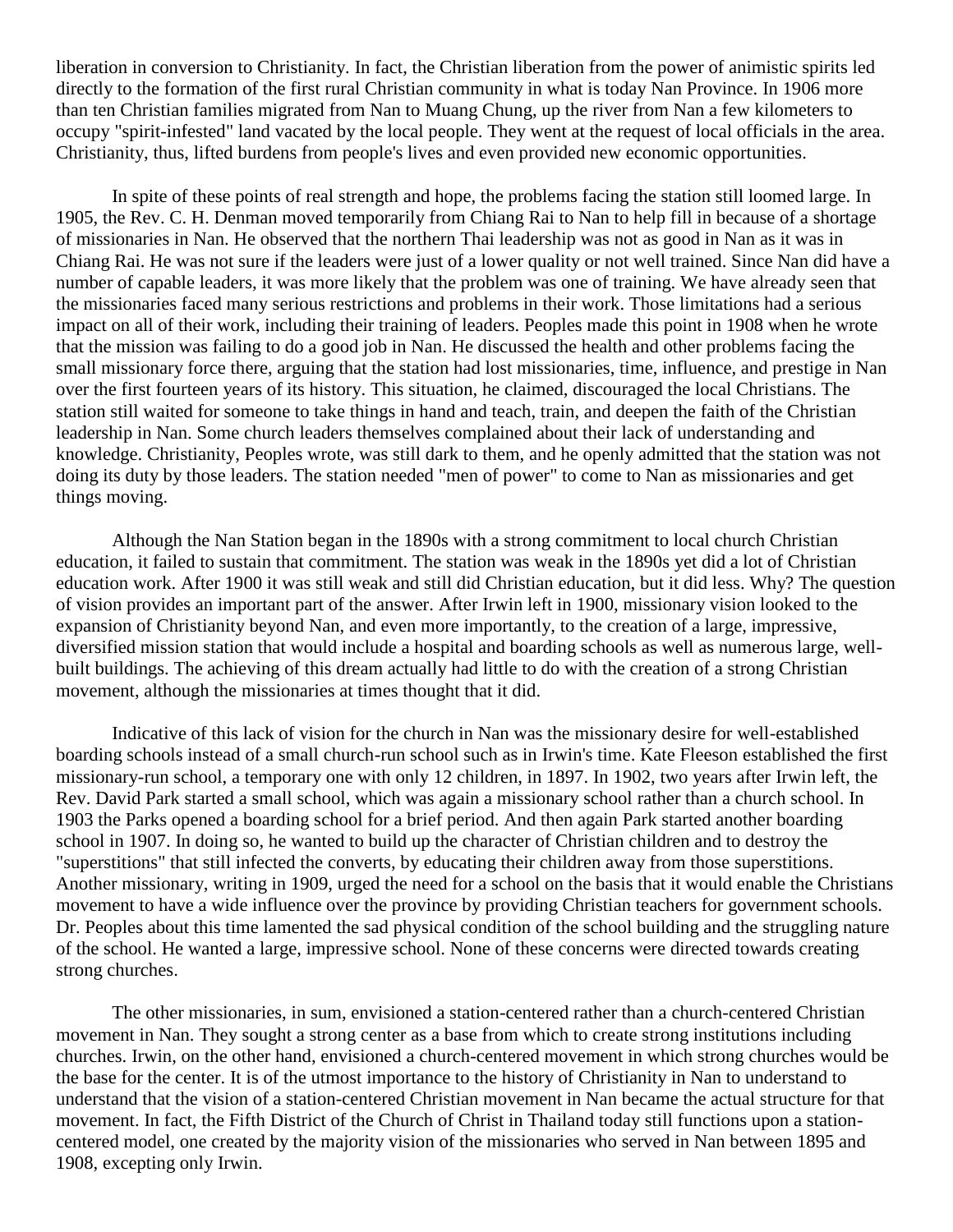By 1908, the Nan Station started to create a large, bureaucratic structure in the city of Nan. It lodged the great bulk of its resources, leadership as well as financial, in the center. This strong center, evidently, could maintain a strong local church also located in the center, the Nan City Church. But a trend already began to appear in the first decade of the station's life which cast a dark shadow across the life of Christian groups not located in the immediate vicinity of the station. From an early date the missionaries complained about the problems of trying to visit rural Christian groups. The groups were scattered. Travel conditions were extremely difficult. No visiting could be done during the long rainy season. Other work constantly intruded. From the beginning, the station at the center had great difficulty just visiting rural Christian groups, let alone providing the more constant attention and leadership the city church received. And even in the city, the indications are that by 1908 the station was not providing adequate Christian education to the church. The station, furthermore, tended to use its northern Thai leaders to augment its non-church station work. Dr. Peoples, in particular, employed several of the best leaders as his medical assistants. The station-centered vision thus drew leadership towards the center and invested it in activities not related to the formation and perpetuation of strong local churches.

The station did not entirely lose Irwin's vision, however. As we have seen it seen Kham Ai to lead the Christians at Chiang Kham, and he did an admirable job there. In 1906 and 1907 the station also engaged in training a few young men to return to their home villages as Christian leaders, and one missionary even termed such work the "ideal way" to do missionary work. Yet, by 1908 the station had Christian communities in only two rural communities in present-day Nan Province. Those were at Muang Chung (founded 1906) and Ban Sop Sai (founded 1908), from which grew the present-day Dhammaporn Church.

The picture that emerges from the first fourteen years is a mixed picture of hopeful and worrisome trends. On the hopeful side, the station had established a strong church in Nan and a relatively strong Christian group at Chiang Kham, had experimented with church-centered strategies, had provided hope and liberation for groups and individuals in need, and had shown that it had leadership capabilities among the converts. Worrisome trends included the vision of a station-centered Christian movement based on a small and weak missionary staff, improper utilization of leadership, an inability to minister to rural Christian groups, and a decline in Christian education and training. In the years after 1908, the hopeful trends would diminish and the worrisome ones grow.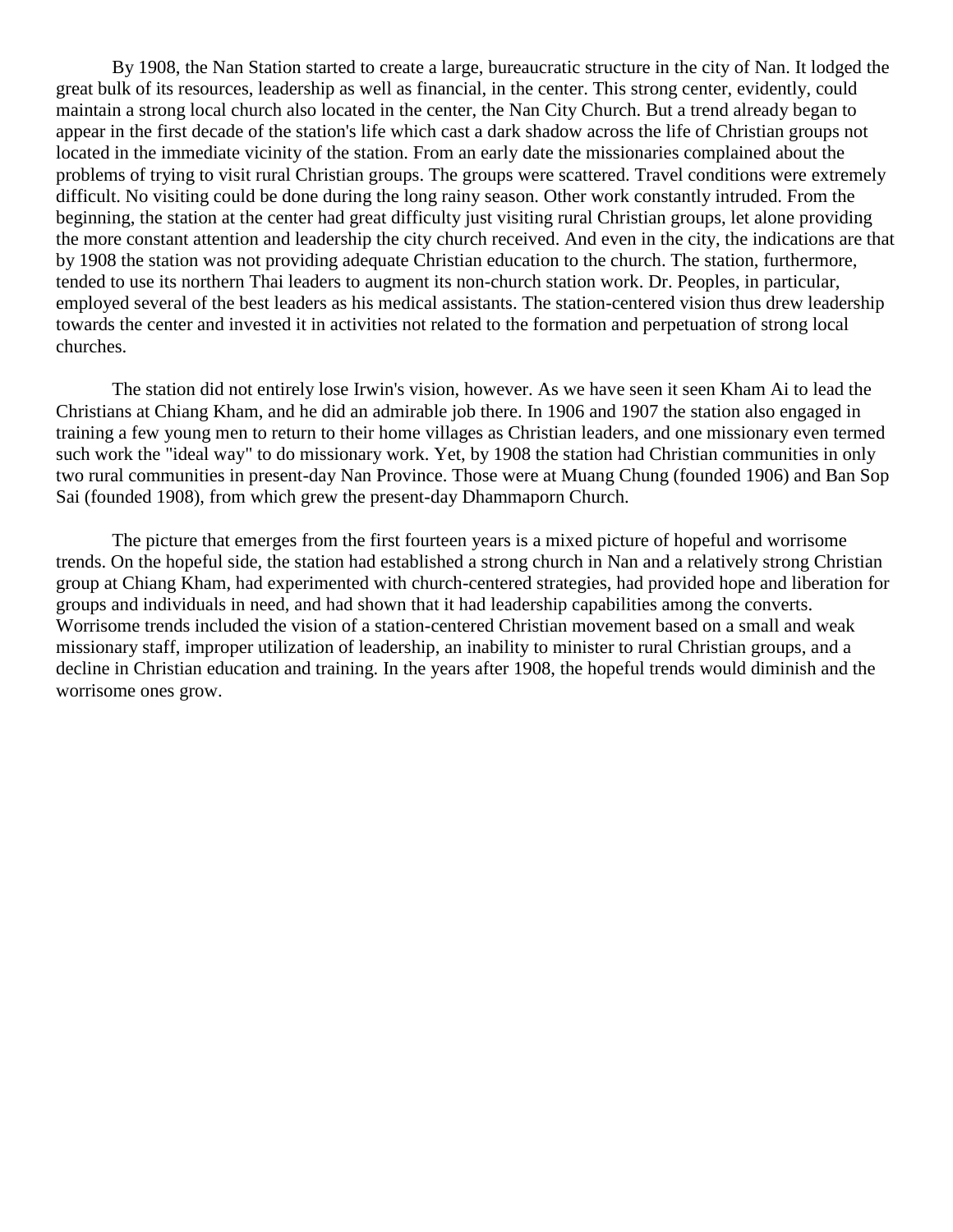## **Chapter Two: Decade of Expansion (1909-1919)**

<span id="page-8-0"></span>The station's situation in 1908 was desperate, and it even looked like the Laos Mission might close it down for a lack of missionary personnel to staff the station. In the next few years, the situation improved dramatically. At its 1908 annual meeting, the Laos Mission assigned the Rev. Hugh Taylor family, veteran missionaries from Lampang, to Nan. In 1909 it assigned the Rev. Marion B. Palmer family, a very promising younger family, to the station. The Taylors joined the Peoples in Nan in 1909 and the Palmers arrived in 1910. Miss Lucy Starling was assigned to Nan at the 1911 annual meeting.

The Rev. Hugh Taylor stands with Dr. Peoples as the two most important missionaries to work in Nan. Although they had a number of personality differences over the years, they shared a common vision for the Christian movement in Nan. Both men believed that evangelism was the heart of all missionary and church work. They both believed in the expansion of Christianity not only in Nan Province, but also its expansion to from Nan to surrounding territories in the Northeast and in Luang Prabang. They agreed that they could not entrust northern Thai church leadership with pastoral leadership, and they worked out a system of itinerating evangelist-pastors to work with the growing number of rural Christian groups. They also worked hard to promote the growth of Christian institutions in Nan, particularly the establishment of two boarding schools, to which schools they entrusted the Christian education of Christian children from all over the province. The Palmers, along with Miss Lucy Starling, played a key role in the actual development of the boarding schools.

It is difficult to date the founding of some of the small, early Christian communities associated with the Nan Station. For example, the group at Muang Chiang Khan under Nan Kanti Wong already existed by November 1909, with a membership of ten adults in three villages. The station established several other groups in the period from 1909 onwards. In that year, Nan Kruang from Muang Ouwan came into the city looking for someone to go and teach a group of potential converts there, and a small Christian group started under his leadership. Also in 1909, Nan Tommawong, from a Wiang Sa isolated family accused of demon possession, joined Dr. Peoples' evangelistic class, converted, and went back to teach his family about Christianity. The first baptisms of the Wiang Sa group took place in 1910, and that group became one of the station's strongest, to the extent that it started its own parochial school in 1917. The year 1910 also saw the baptism of four families at Muang Pan. By 1911 there were also groups at Ban Thalaw, under Boon Ta, and at Ban Samai, under Nan No, although it is not certain when these two groups were first started. In 1913, the mission had its first contacts with another group, one that became one of the strongest rural groups in Nan, this at Ban Some. The group had a strong leader in Nan Tha. The first baptisms, evidently, took place in 1914, and afterwards there was a period of intense persecution by non-Christian neighbors. Some Christians fell away, but the group held on and grew. Eventually this group built its own chapel and had a parochial school of its own. Yet another group founded during this decade was the Christian group at Ban Saan, which had its first baptisms probably in early 1919.

At about the same time that the Ban Some group was being formed in 1914, the Laos Mission permanently transferred the large Christian community at Chiang Kham from Nan to Chiang Rai. Kham Ai continued to lead the group and was carrying out an important medical ministry in Chiang Kham. The mission transferred Chiang Kham to Chiang Rai because of governmental administrative changes that removed the town from Nan's provincial jurisdiction. There was no longer much contact thus between Nan and Chiang Kham.

During this decade, the Nan City Church remained generally strong under the direct pastoral leadership of the missionaries, primarily Taylor, Peoples, and Palmer. It seems to have expanded its work with women by having a Bible study group, which met on Wednesdays and separate prayer groups for older and for younger women. The church maintained a large Sunday School program under the leadership of one elder. The Palmers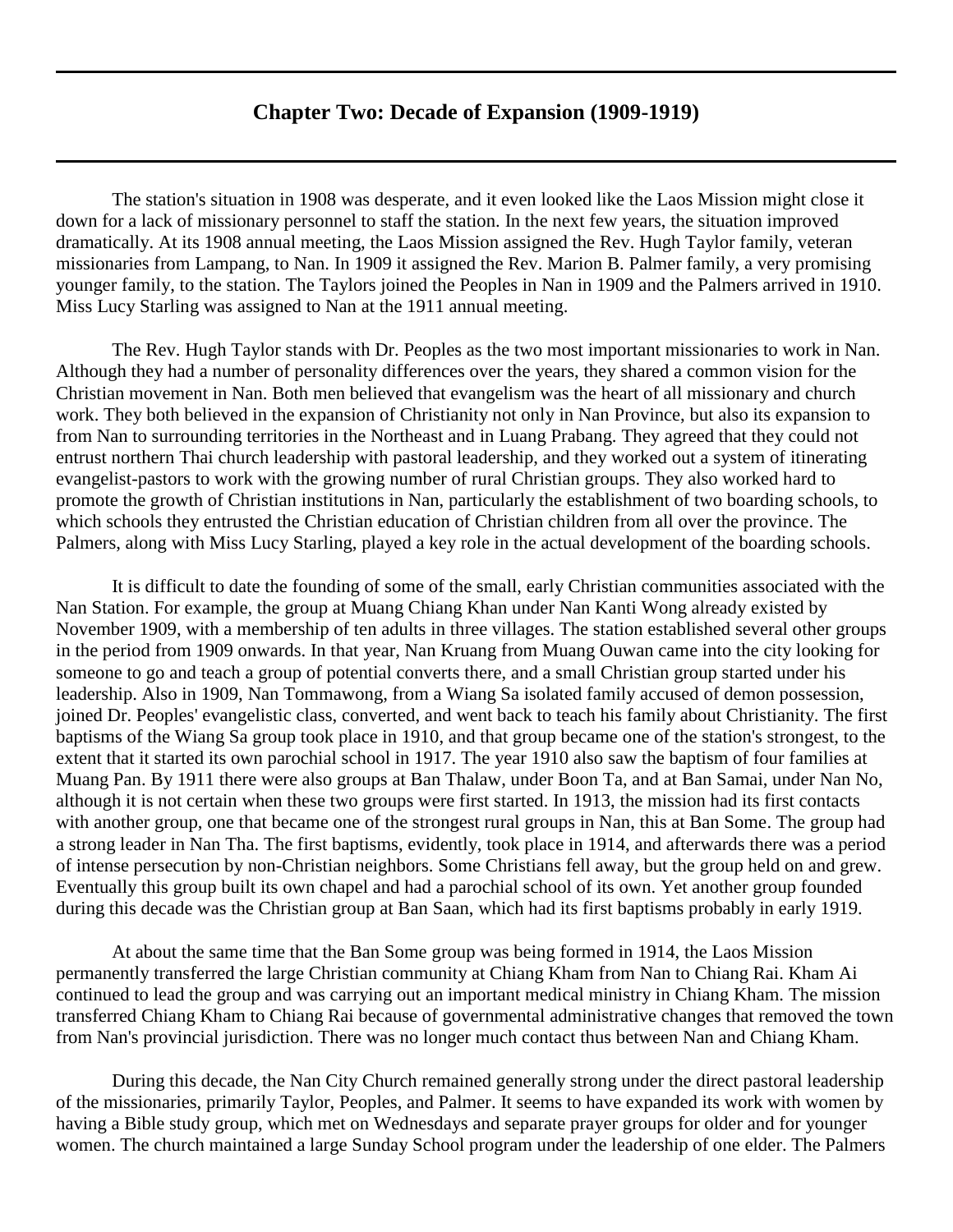were musically talented, and under their leadership the music program improved a great deal. The boarding schools involved themselves in the worship and social life of the church, providing special music and programs during the church year. As early as 1912, the church had an assistant pastor, whose duties included visitation of members and of rural groups on Sundays. In 1915, the church helped pay Nan No's salary as an itinerant pastor to the rural groups. It is difficult to tell whether the church remained as active as during the first years of its life, but it certainly was much more active than the rural groups. Through the presence of many rural Christian children in the boarding schools, the city church must have had an increased role in providing models for worship and activities for the rural groups.

This brief survey of the rural and city groups in Nan Province indicates that the Christian community was growing and expanding geographically during this decade. And it was during this decade that the Nan Station developed a policy for church leadership. In 1916, Dr. Peoples described that policy. It depended, first, upon eight to ten itinerating evangelists, some of whom worked all year while some worked only during the dry season. The station selected these men from "the Christian communities of the Province, being men who in knowledge and disposition give best promise of efficiency in such service. Several of them have already served a number of years in the work." During the eight months of the itineration season most of them went out in pairs regularly for three to four weeks, and then they returned to Nan to discuss their written reports in open sessions. After that they would spend eight to ten days in study, during which time they went out on itineration on Saturdays and return on Mondays in order to spend as many Sundays as possible with Christian families and groups. They generally spent the four months of the rainy season in study and took only two or three short tours, a couple of weeks each, chiefly to groups far removed from the city or to non-Christian areas of special interest. Peoples wrote, "Even while at study weekends are always spent in the country and the experiences of the day are reviewed and discussed in Class."

In 1916 the station had 32 centers, each with its own leader appointed by the missionary, chosen by the people, or who emerged through the course of events. These leaders did not receive any payment. Each "…looks after the interests of the little company and takes charge of the Sabbath services." The station distributed a Sunday School Magazine, which "furnishes the chief guide to and material for their Christian instruction and growth. When the evangelists reach these centers they are well prepared to train the leaders in the understanding and use of these helps."

Dr. Peoples observed that the station had a conscious policy of not placing pastors over local groups. He gave three reasons. First of all, he believed that the station didn't have leaders with enough knowledge, experience, and depth of character to serve in permanent positions. The leaders they had needed periodic instruction from and contact with the missionaries if they were to grow. Secondly, the mission didn't have a literature that would allow isolated pastors to continue to study and grow on their own. Thirdly, he stated that the paid evangelists did not like to be dependent upon the support of local groups. They felt that such salaries constrained them. He concluded, "It seems that the present policy is preferable to that of locating the men. It is decidedly better for the evangelists themselves, and frequent visits from a growing man will doubtless more than compensate, to the people too, for the lack of a permanent leader who is meagerly equipped for his task."

Taylor called this leadership system a "natural" or "indigenous" system in which each Christian group had a "natural" leader, like a village kamnan. Each group helped pay for the itinerating pastor-evangelists and received at least two visits per year from those pastor-evangelists. He argued that this model worked and that the criticism that it did not create a pastoral system was unjustified. He wrote, "Why change and try to establish ordained pastors over these churches? We had tried it once back in 1894; and it failed, with loss of precious years before it was given up. Was there any reason for trying it again?"

This station-centered missionary system of church leadership for Nan, assumed that the elders and other church leaders available in Nan did not have the abilities needed to establish a pastoral system of church leadership. Taylor specifically argued that in the 1890s the Laos Mission tried to establish a pastoral leadership system in the Chiang Mai and Lamphun Stations and failed. There was no reason to think such a system would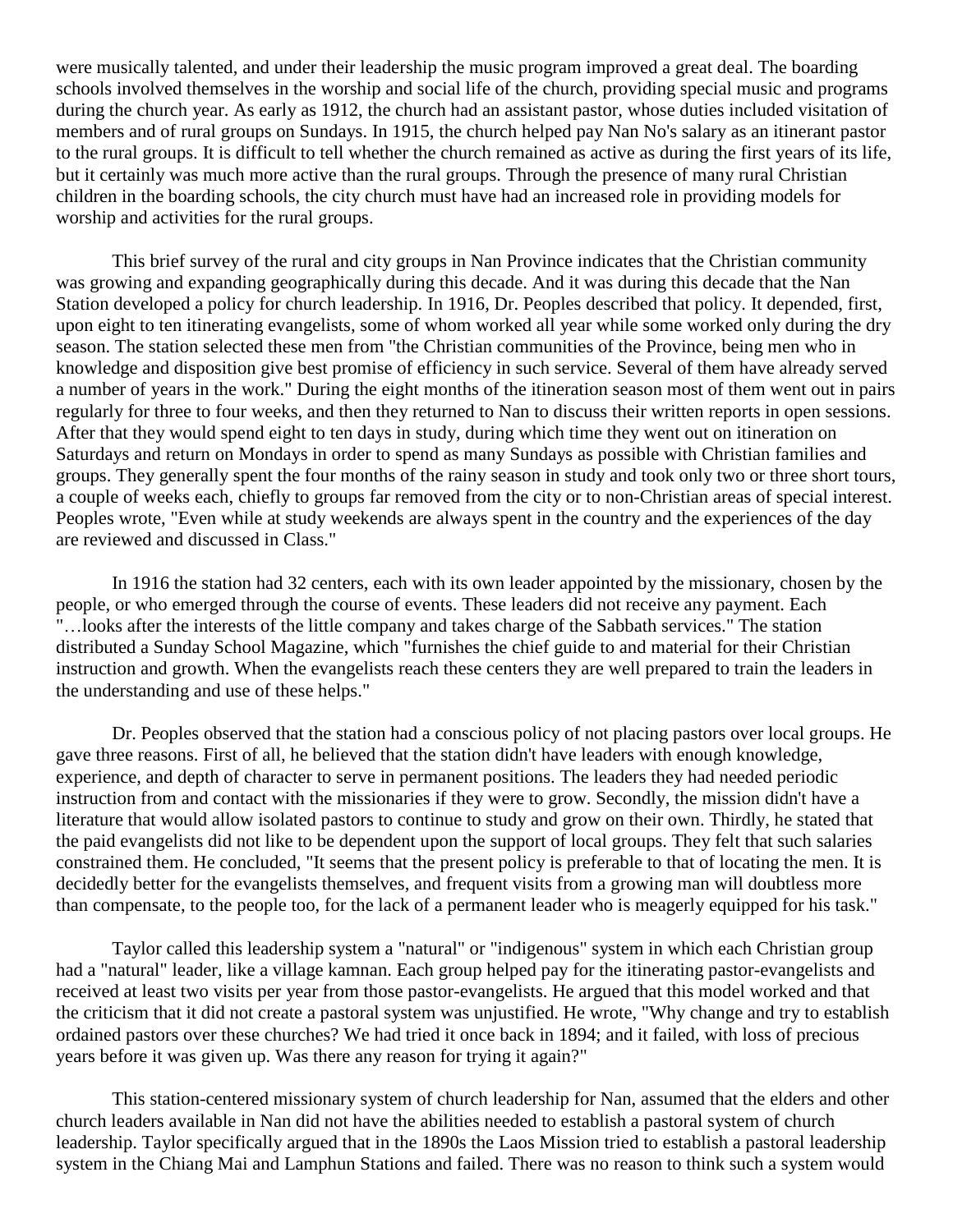work any better in Nan. The Nan elders required closer supervision, thus a centralized leadership system with the elders reporting back to the missionaries frequently seemed wisest. This system centralized power in the hands of the missionaries in Nan City and had three levels of authority. "Natural" leaders, often not very well trained, led the local groups. Itinerating teams appointed from the City visited the local groups and then reported back to the city. Key decisions concerning strategy were made in the city by the top level of authority, the missionaries.

The system was based on a lack of trust of the local groups to effectively run their own lives and on Nan church leadership to develop an effective pastoral system of leadership. Taylor, in particular, believed that history proved that northern Thai Christians could not be trusted to lead themselves pastorally. He found particular proof in events which took place in Chiang Mai and Lamphun in the 1890s, which events led the Laos Mission to hastily set up a pastoral system in those two stations, with mixed results. Later studies of that system show that if the mission had more carefully managed its pastors a viable pastoral system could have emerged. The system fell apart primarily from a lack of mission encouragement and support. Many missionaries, including Taylor, believed however that these events "proved" that the northern Thai made unfit pastors. In fact one has to doubt the correctness of Peoples' and Taylor's assumption in Nan. Over the years from 1895 to 1920, the station produced a number of very good leaders, such as Elder Kham Ai, Elder Nan Panya, Elder (Rev.) Tommawong, Elder (Rev.) Panya, and others, all of whom could have been good pastors and number of whom exercised capable local church leadership. Dr. Peoples' evangelistic training class had fifteen nan in it in 1914, that is fifteen with a high level of formal Buddhist training. While not all of these men would have made good pastors, it seems clear that the Nan Station in this decade had a wealth of leadership. The indications are that if there had been a vision for strong local churches much could have been done to train and encourage a corps of local pastors. This was not done. The idea was rejected out of hand. Dr. Peoples and the Rev. Taylor, instead, remained firmly committed to a strong center from which ministry radiated out into the rural areas.

From the very beginning the station-centered strategy for church leadership failed to provide rural Christian groups with adequate pastoral support because it depended too much on day-to-day missionary leadership. Although the missionariy situation in Nan improved after 1908, the station still did not have enough staff to maintain effective church work. The Taylors left for furlough in 1911. When they returned in 1913 the Palmers left. The Peoples had on-going health problems so that they had to go on furlough too. The missionaries could seldom visit the rural Christian groups with results recorded by Lucy Starling in April 1914. She wrote "Many [Christians] had either gone off entirely, or had become disaffected, and the work to be done here was along lines of disciplining erring members, awakening the careless and indifferent, and in giving spiritual food to the weak in the faith." In other words, the station failed to follow up with intensive work in its new groups of Christians, leaving them weak and allowing many to leave Christianity entirely. This was a pattern repeated time and again in the history of Nan Station and the Fifth District.

Things did improve somewhat beginning in 1915 when the station had a stronger missionary force, especially in 1917 when the whole force was present the whole year. Taylor noted that the City Church, beginning about 1915, showed a concern for the isolated country Christians by contributing to the salary of Nan No who worked as as an itinerating pastor to the small, isolated groups. An assistant pastor from the City Church had spent some time visiting out groups since 1912, but it is not clear if this was Nan No or not. Taylor also wrote that the city church was growing in numbers and spirituality, the schools were booming and were of good quality, and the hospital was carrying on its share of the work. He wrote, "We were in the period I feel may be called 'The period of Gratifying Spiritual Growth.'" Taylor's "Era of Gratifying Spiritual Growth" did not last very long. By 1920 the Nan Station's mission staff was again severely restricted, by the death of Dr. Peoples and the transfer of the Palmers to Bangkok.

This system of church leadership could not meet the needs of rural groups for pastoral leadership and training. First of all, the missionaries could not provide leadership themselves. They were too few in number. They had too many other duties to perform. Travelling was difficult for them. Furthermore, even when the missionaries did travel into rural areas, they emphasized evangelism rather than pastoral work. On a 1916 rural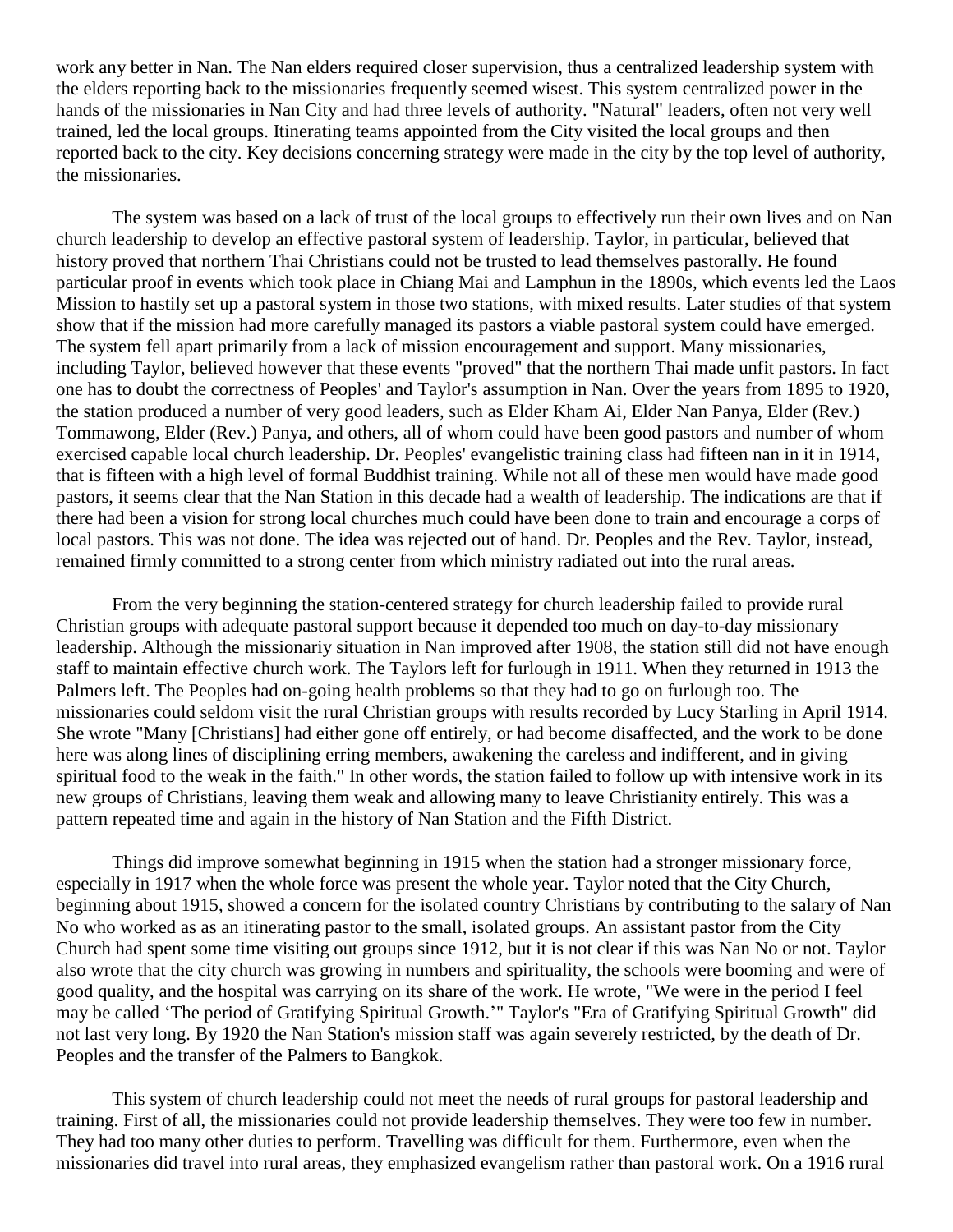tour, the Taylors took eight trained evangelists with them. Each day after breakfast the missionaries and evangelists studied the Bible and prayed together for an hour, and then two teams went on ahead to visit near by villages while another team stayed behind to continue to talk with the people at the place they stayed overnight. The rest of the group headed straight on and at noon would stop at a village to give a gospel talk. They then went on to the place where they would stay the night and hold evening services there with people from several villages attending. The only time they varied this routine was when they visited Christian groups. Dora Taylor wrote, "There we remained from two to four days, reproving, exhorting, and encouraging the little groups who receive but yearly visits from the missionary." As this suggests, the Christian groups received relatively little attention.

This station-centered system also made it difficult for the station's pastor-evangelist teams to effectively work with rural groups. First of all, the three or four working teams could not visit most groups more than a few times a year and had to waste large amounts of time in travel to and from the scattered groups. Secondly, it removed some of the most qualified local church leaders from their own groups and based them in the city, from which they travelled to other groups. While it is true that a fairly large number of evangelists benefited from closer training and supervision from the missionaries, Dr. Peoples' Training Classes, started in 1909, lasted for only a few years and strongly emphasized evangelism rather than pastoral care. Dr. Peoples himself was often unwell, further limiting his training classes' effectiveness. Thirdly, the pastor-evangelists, like the missionaries, tended to emphasize evangelism in their tours into rural areas.

By way of summary, the station-centered system of church leadership failed to provide effective pastoral care, training, and leadership for rural Christian groups. Nan Province's extremely poor transportation and communications system alone made it virtually impossible to maintain effective pastoral contact with the rural Christians. Nor did the station have the resources to put large numbers of itinerating pastors out into the field. Thus, the station-centred system, from its inception, tended to be haphazard, poorly coordinated, and unable to meet rural group needs.

The years 1910 and 1911 marked the beginning of permanent boarding schools in the Nan Station, and this change had profound impact on the life of the rural groups. When the Palmers arrived in February 1910, they took over responsibility for the boys' school and great success in developing its program into one of the best in the Laos Mission. In 1911 Miss Van Vranken started up the girls' boarding school, which was taken over by Lucy Starling in 1912 and grew less rapidly than the boys' school, but did grow nonetheless. By 1913, Nan Station reported that it had about 85 families with children, and from these 85 families one hundred children were in the two schools. The station observed, "Every boy or girl educated adds to the efficiency of the church. If the church stands still the rest of the work suffers." In other words, the justification for bringing so many children from both rural groups and the city church was that educating them in the schools strengthened the church and rural groups. Palmer spent much of December 1914 visiting the out-stations "in the interests of the schools." Enrollment in the boys's school reached 75 in early 1915, of whom 40 were boarders. Almost all of the boys in the school were from Christian families. By 1915 Taylor completed new buildings for both schools and both schools had begun to send graduates to Chiang Mai and to Bangkok for further training. In 1916, the boys' school officially changed its name to Lincoln Academy. At about this same time, the girls' school officially became Rangsi Kasem School.

An article written by Mrs. Dora Taylor in 1914 shows that the missionaries intended that the two boarding schools emphasize training Christian children and youth. She wrote, "These youth are our hope for a leaven wherewith to leaven the whole. We are sponsors for an education which shall bring them into right relationship with God." Mrs. Taylor justified using city boarding schools for these purposes by stating that Christian parents were new Christians who did not fully understand Christianity and showed the continuing influences of "heathenism." They still feared the spirits and held animistic-style wakes. "So it is necessary that we gather the children of the church into our boarding schools and turn their fear into faith. We are busy in these days training these youth not how to make a living but to make a life, each one of them, with Jesus Christ its foundation." The schools taught the children the Bible, hymns, and good habits such as promptness,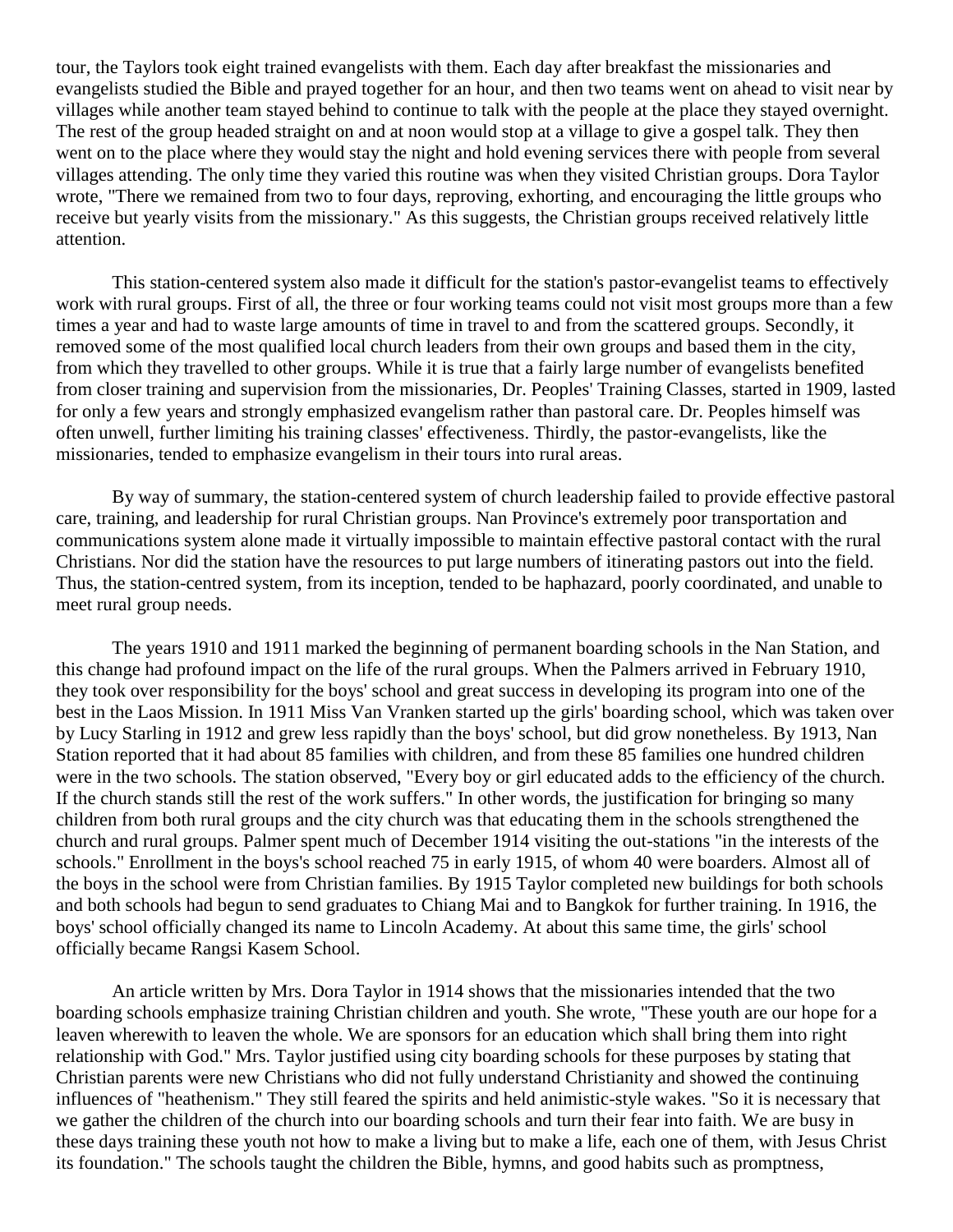obedience, and self-control. The students also learning agricultural and home-making skills. Taylor concluded that the schools sought to build up the character of Christian children in their formative years before the world dominates their lives "Then," she stated, "they will learn to know Jesus and His love and they will learn to live in His service and in His church."

Christian education in Mrs. Taylor's view had two goals. First of all, it sought to make the children a "leaven" in Nan society, that is an agent for change. In other circumstances, the missionaries termed this goal an evangelistic goal. Dr. Peoples once defined evangelism as "the changing of the ideas, the customs, the faith, and tranforming the character of the people." The schools were to be agents of this change by preparing Christian children to bring about social change. Secondly, Nan Christian education trained the children to lead Christian lives of service to God and the church by teaching them new skills, new values, and a deeper understanding of the Christian religion.

Mrs. Taylor's reason for using city boarding schools is of importance. She claimed that the missionaries had to remove Christian children from their parents' and local Christian communities' influence because they still showed the marks of heathen influence. The missionaries could not trust local Christian communities and families to conduct effective Christian education. Just as the station did not trust and train its best leaders to be pastors and developed a centralized system of pastoral care, so the station did not trust and train its Christian groups to carry out their own Christian education. It placed Christian education in the city boarding schools. There were certain advantages to this system of Christian education. It meant that during this decade the children's training was in the hands of theologically trained Christian educators. It exposed the children to the relatively active life of the city church, thereby giving them a working model for church life. And it allowed students to make lasting friendships with students from other Christian groups, thus building Christian unity in the province.

Even taking into account these advantages, however, this Christian education system had disastrous consequences for the church in Nan. First of all, not all children went to the boarding schools even though many did. Thus many other Christian children were left in ignorance of their faith. Secondly, this system made no provision for adult Christian education, which was vital for newly formed Christian communities. The itinerating missionaries and pastor-evangelists did some adult work, but it was haphazard and infrequent. Thirdly, it appears that at least some of the best students did not return to their own communities but stayed in the city or even moved away from Nan entirely so that the schools helped draw strong leaders and members from rural groups. Finally, the idea developed in Nan that Christian education and training for lay ministry was not the responsibility of local groups and their leaders. These were city and institutional concerns.

In the years before 1908, the Nan Station experimented with two different visions of and systems for church life. Irwin tried to put in place a church-centered system which put mission resources, especially leadership, into local groups. Dr. Peoples and the other missionaries favored a station-centered system, which located ministry resources, program, and control in Nan City. After 1908, Dr. Peoples, the Taylors, the Palmers, and Lucy Starling fully established the station-centered system. It was a system based on a lack of trust of northern Thai church leadership to effectively lead and on Nan Christian communities and families to learn how to do their own Christian education and other ministries. While it did have some benefits, this system made the fundamental mistake of denying local Christian groups the skills and resources they needed for their own lives. In a time of poor roads and communications, it failed to give effective pastoral leadership to these local groups. It also failed to establish strong traditions of Christian education and ministry in the local groups, which as a result became entirely dependent upon the station for meeting local needs. The decade between 1909 and 1919, thus, was a key era in Nan church history, one which confirmed the basic structure of church leadership and ministry which is still in use today.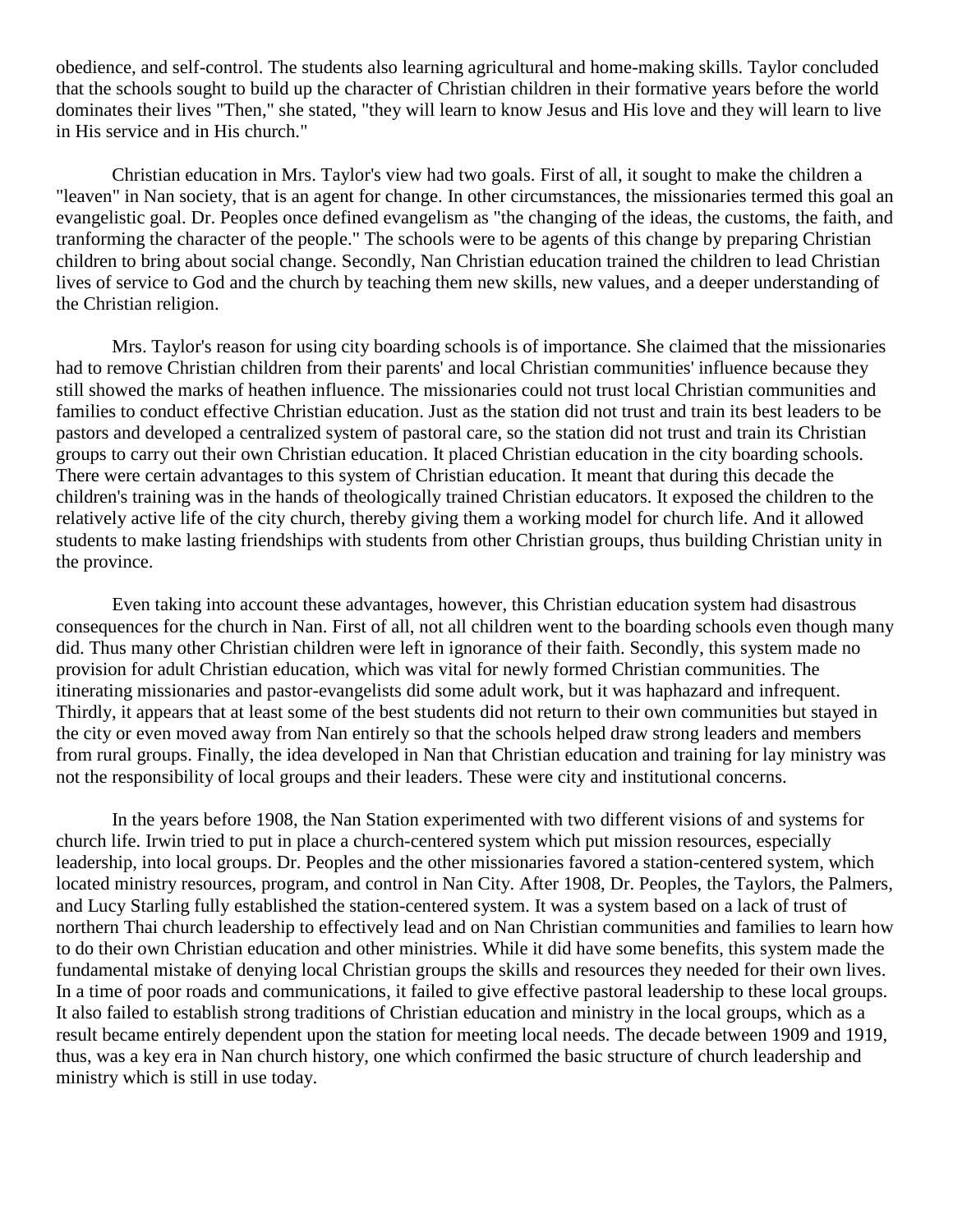## **Chapter Three: Era of Transition 1920-1934**

<span id="page-13-0"></span>In the decade 1909 to 1919 the Laos Mission invested a number of competent missionary couples and individuals in the Nan Station including such veterans as the Peoples and Taylors as well as competent younger missionaries such as the Palmers and Lucy Starling. These missionaries successfully developed the station's work, particularly in schools and construction, so that by 1920 Nan Station was stable and had a wide range of programs. The station-centered structure of ministry seemed to work quite well. The problem facing that structure was that it required a very strong center, well-staffed and well-financed, in order to work. That problem became apparent in the years after 1920.

A number of themes marked the years between 1920, when Dr. Peoples died, and 1934, when the Rev. Hugh Taylor retired. Taylor was the only missionary present throughout the period. Dora Taylor died in 1925. In late 1926 Taylor married Julia Hatch, a veteran missionary in Chiang Mai. Irene Taylor, the Taylor's daughter came out to work at Rangsi Kasem School from 1920 until 1926. Otherwise, a few younger missionary couples came for three or four years each before leaving Nan permanently. None had much of an impact. Thus the first theme of this era was a dwindling missionary presence. The gradual rise of northern Thai primary leadership comprised a second important theme. In the schools, at the hospital, and in the rural groups, local leadership all but replaced the missionaries. In his autobiography, Taylor wrote that the Taylors would have been overwhelmed by the work had it not been for the "efficient force" of northern Thai preachers, teachers, and medical workers. At the same time, however, Taylor's evangelistic vision for a "Luang Prabang Station" supported from Nan dominated much of the work of this era. The evangelization of French territory, thus, formed a third theme for this period. Finally, a fourth theme emerged around an attempt to return to a more church-centered structure of ministry in the mid-1920s, an attempt which failed.

As we have seen, from 1895 onwards the Nan Station valued the importance of evangelism and emphasized evangelism as the heart of its work. During this era, both the missionaries and the church leaders in Nan continued that emphasis, but they largely directed their efforts to areas beyond Nan. In 1916 Elder Sing Tong of Nan went to Chiang Rung as a carrier for the Presbyterian missionaries who went to establish a mission station there. He married a Chiang Rung woman and stayed on as a "missionary" himself. In 1919 he visited Nan and gave a talk at the church in which he described the hardships and problems of work in Chiang Rung. His talk inspired the whole church to the point that three families volunteered to go work in Chiang Rung. In 1922 the promising young couple of Kru Muang and Kru Tiam Tah went to Chiang Rung for a three-year term, returning in 1925. In 1927 they returned for a second term, this time staying until 1931.

The Christians of Nan saw this missionary labor as a very high form of service, and they shared the missionaries' vision for spreading the Christian faith beyond Nan Province. They joined in particular with the Taylors in directing that vision towards French Luang Prabang. This was an old vision, going back to Dr. McGilvary, who on his last visit to Nan in 1897 went on to Luang Prabang, accompanied by Dr. Peoples. By 1920 Taylor began to seek the means to initiate Christian work in Luang Prabang, and in 1922 he took the first of many trips into French territory. He was very excited by what he saw there. After 1922, he and other missionaries began to make long trips to Luang Prabang each year, and Taylor's own writings suggest that he gave much of his attention and concern to that work during these years. He dreamed of a strong Christian movement there. His vision took on added urgency in late 1925 when he made contact with Kamu who seemed interested in Christianity and especially in 1926 when he visited a Christian Kamu village which had been converted by McGilvary and hadn't seen a missionary in twenty-five years.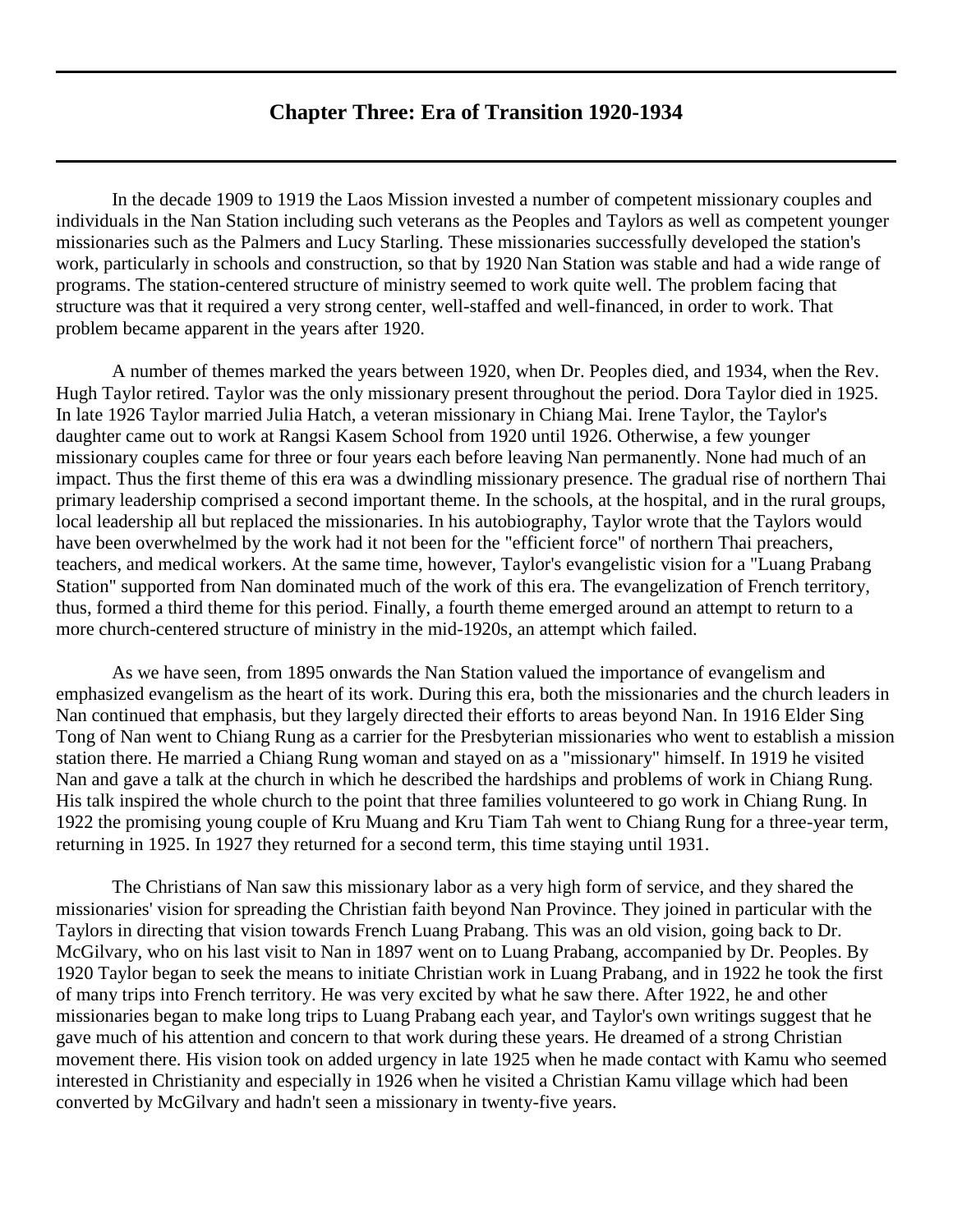In January 1926, at Taylor's suggestion, the now united American Presbyterian Mission agreed to designate Luang Prabang as a foreign mission field and to send northern Thai missionaries to work there. The North Laos Presbytery then appointed Nan Tommawong and Elder Boon Ta from Nan to go. These two men and their families took up residence in Luang Prabang for a three-year period. After the two northern Thai missionaries returned to Nan in December 1929, the station began to send some of its best leaders back to Luang Prabang to work. Elder Boon Ta and Rev. Panya went for an unspecified period of time in 1930. Over the next two years, Rev. Inseng visited Luang Prabang at least twice. In 1932 the North Siam Presbytery ordained Kru Muang and Kru Phat as evangelists to work with the Kamu in Luang Prabang. In 1933 Kru Phat and Kru In Phun Deetanna led another evangelistic team on a two-month trip into French territory. In sum, between 1926 and 1934 the station invested a number of its best leaders and a great deal of effort in evangelizing French territory This fact had great importance for the history of the Christians in Nan during the years 1920 to 1934. At the last, the vision for the church in Luang Prabang weakened the work of the Nan Station with the Christian movement in Nan.

The absence of a large missionary force forced an important change upon the Nan Station. Northern Thai leadership had to take a larger part in the running of the station. This was seen immediately in the Lincoln Academy where Kru Khian took over from the Palmers. Before the end of the decade, Rangsi Kasem School was also in the hands of a northern Thai head teacher. In pastoral and evangelistic work as well, the northern Thai leadership had to take a more active role, and with that role came the desire to make changes. The first change came in 1922 when the Station experimented for the first time with dividing the rural groups into two sections, Northern and Southern, and placing a district pastor over each. This experiment seems not to have lasted very long.

In 1925 the northern Thai leadership formulated plans for a more significant change. The problem the station faced by 1925 was that there were not enough missionaries to carry out regular work into the rural areas, and at the same time the older generation of evangelists was dying or retiring so that there were fewer northern Thai workers as well. By 1925 the station was not able to care for the rural groups, which meant that they lacked assistance in maintaining interest and discipline in religious matters. At the same time, the drop in missionary itineration meant that fewer children were being brought in for the schools so that the number of boarding students dropped by nearly 50% from 60 in 1922 to 31 in 1925. This meant that the policy of using the schools as the primary center for station Christian education was also failing. Finally, the number of new Christian dropped off drastically as well because the lack of itineration meant that the station was doing little rural evangelism.

The northern Thai leadership proposed a drastic change, which was to disperse station leadership and resources into the rural groups by sending out at least two or three pastors to live with rural groups as full-time pastors. In 1926 Rev. Panya and his family moved to Sa while Nan No moved to Muang Poa. There were also plans to place a pastor at Ban Some. In the meantime Rev. Panya's wife started a school at Ban Some in 1926 while the people at Ban Some opened another school. Both schools had a large number of non-Christian children, but the purpose of both was still to provide Christian as well as general education. For the first time since Irwin's plans for starting rural churches, Nan Station seriously experimented with a more church-centered system of rural Christian life.

Taylor made it clear that while he supported this plan, it was initiated by the northern Thai leadership themselves. As far as we can tell now, that leadership saw that the central weakness of the station-centered structure of Nan Station was in working with the rural groups. The station constantly struggled to visit and to pastor the rural Christian groups, which comprised the majority of Christians in Nan Province. By 1925-1926 the station had reached a serious state. For three years there had been no visitation of many of the rural groups. Nan Station's 1926 annual report stated,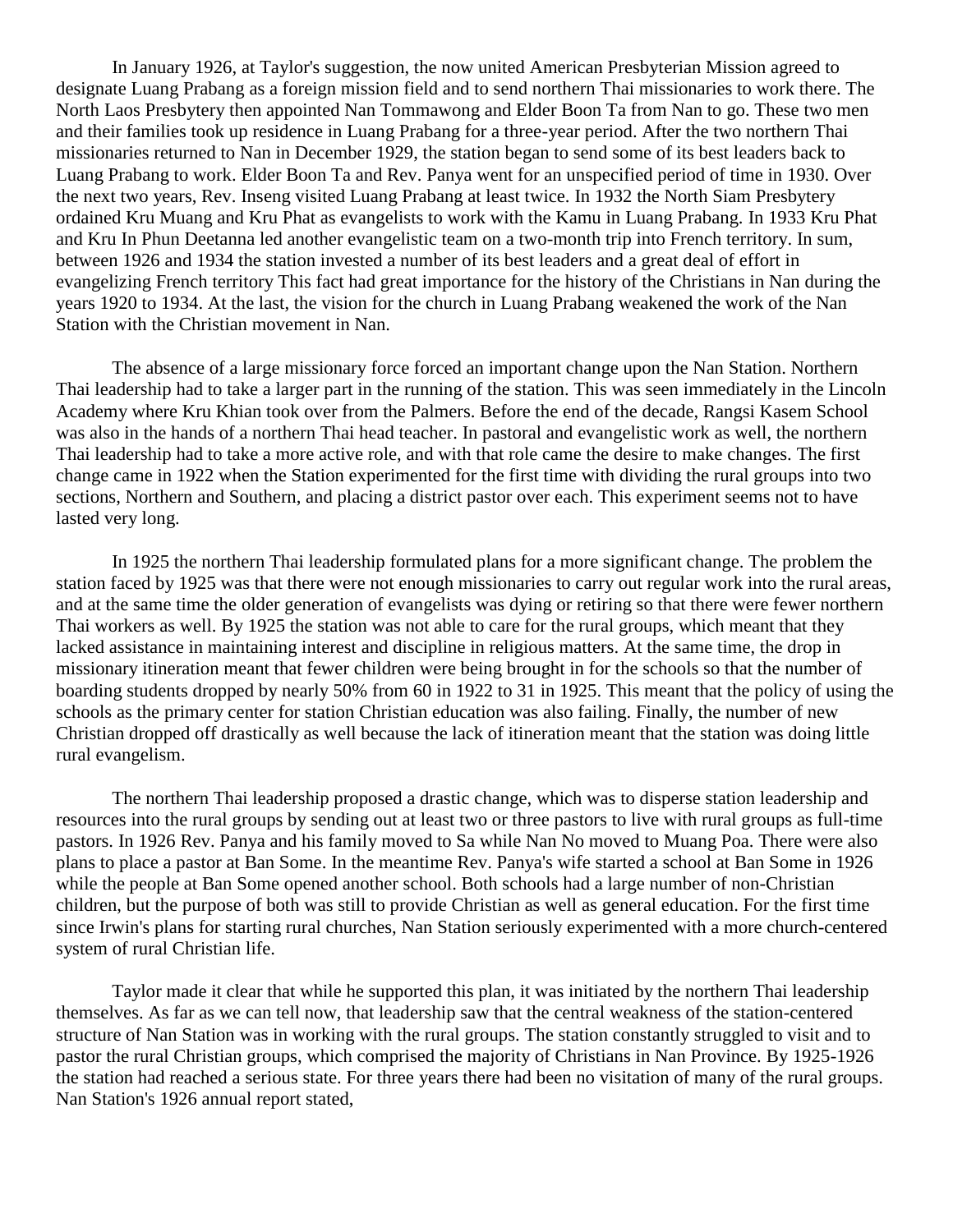The thorough pastoral visitation of all the out districts has revealed the laxness that has arisen in the 3 years since our last rounding the Christian homes of the province. Tightening up of church discipline has resulted in the very unusual number of expulsions from the Church during the year of 8 members.

The whole process of itineration required great effort and also active missionary leadership. It was extremely inefficient. The northern Thai leadership apparently realized all of this and sought to re-orient the work to the rural groups themselves.

Their plan failed. First of all, the very lack of missionaries led to a period when the missionaries neglected leadership development even as the number of older, trained workers dropped off. By 1926, the station did not have enough trained clergy or elders to locate in rural areas. Thus, within a few years Rev. Panya had to come into the city to work with the City Church. And even though the station sent off five young men in 1926 to train at the seminary in Chiang Mai, it took several years for those men to return. We have already pointed out that in the first decades of the Nan Station the station had a wealth of northern Thai leadership, but it chose to invest that leadership in educational, medical, and evangelistic work rather than creating strong local and pastoral leadership. Now, when northern Thai leadership sought change, that wealth of leadership had dwindled. The station-centered system itself created conditions that made the change to a church-centered system extremely difficult.

Secondly, Taylor's vision for the evangelization of Luang Prabang appropriated a part of the leadership available for evangelism in French territory. We have seen that from 1922 on Taylor spent weeks every year in Luang Prabang. He always took these trips some time between November and February, the best time for itineration, which meant that besides hurried visits to Christians along the way, he did not have time to emphasize Nan rural Christian groups. He and his evangelistic team were in Luang Prabang. Furthermore, from 1926 onwards Taylor sent some of Nan's best leaders to work in Luang Prabang, men like Rev. Nan Tomawong who had strong pastoral skills and long experience. When the young men, such as Rev. Inseng and Rev. Muang, started to return from the seminary after 1930, Taylor used them for city work and for evangelizing Luang Prabang. Thus, while Taylor claimed to support a more church-centered system, his vision lay elsewhere and his policies and actions made such a system all but impossible. We should also realize that much of the northern Thai leadership itself shared his evangelistic vision so that while they might want more pastoral leadership for rural groups they also wanted to evangelize Luang Prabang. The hard fact was that the station did not have enough leadership to do both well, and it actually did better work in Luang Prabang than in rural Nan. Taylor's reports indicate that the northern Thai "missionaries" sent to Luang Prabang did a good job of exciting interest in Christianity there, esp. among the Kamu.

Thus, the station-centered organization of the Nan Christian movement survived this attempt to reform it. After 1930, we hear nothing about a dispersal of station resources and leadership into the rural groups. During these years, none the less, an important change did take place. Having failed to change the system, northern Thai church leadership now took it over as it own system. While the vision for evangelism and the station-centered structure remained, the whole system became a Thai system. A new generation of leadership took up the old missionary roles and continued them - in the schools, at the hospital, and in evangelistic work.

We have seen that northern Thai leadership took over in the schools. Northern Thai leadership also played an increasingly important role in the City Church as well. With Taylor gone frequently, the congregation's elders took on more responsibility for leading the church, as did Rev. Panya, who filled in frequently for Taylor before going to Wiang Sa in 1926. In 1930, Rev. Tommawong, who had returned from Luang Prabang in 1929, became the church's first fully appointed northern Thai pastor, and in 1931 Rev. Panya took over from him. Taylor states that from about 1930 onwards he made a conscious effort to turn responsibility for the church over to local leadership because he feared that Nan would soon be left without a missionary. The Taylors were due for retirement in 1932.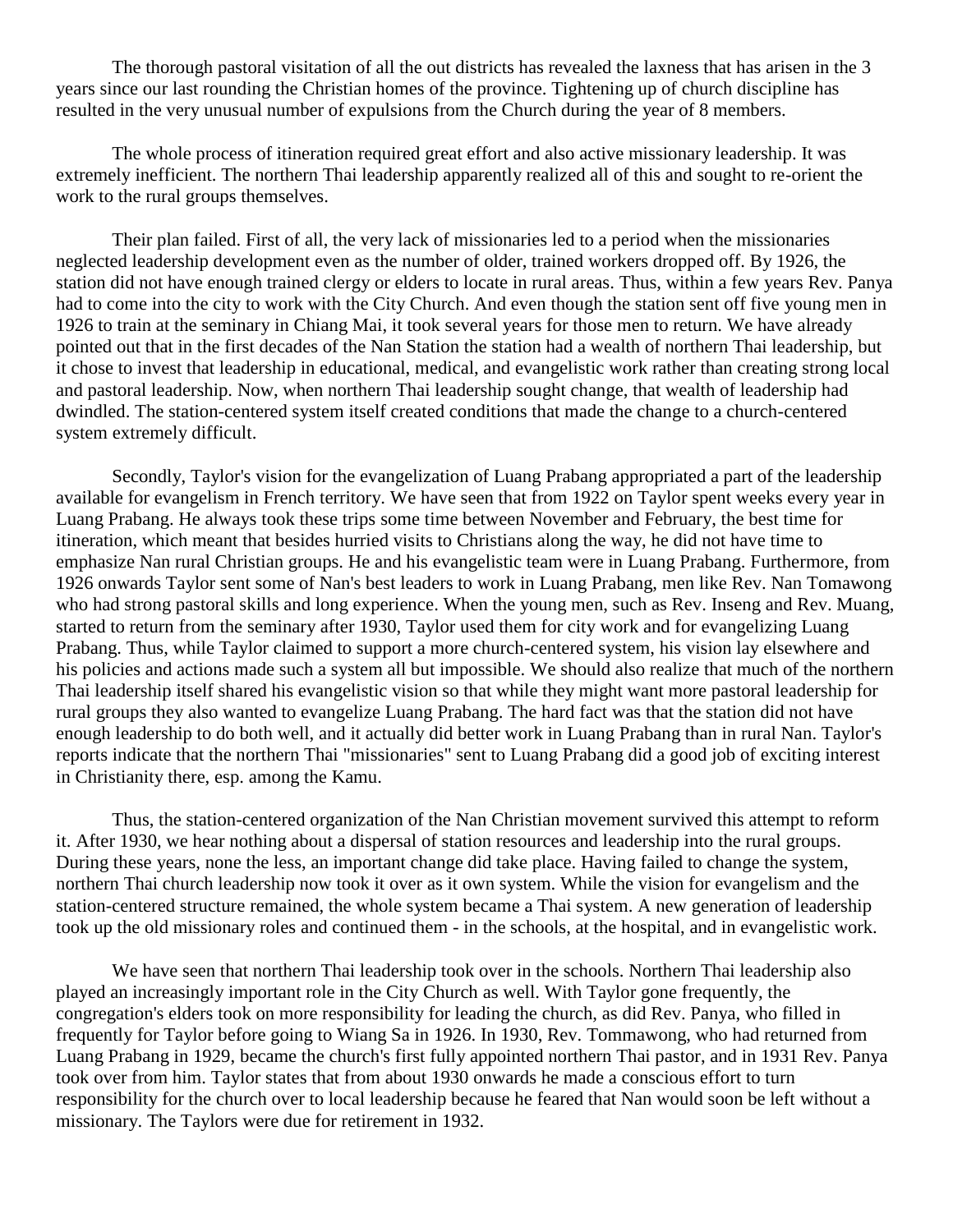One more change took place in church work in the early 1930s. Even as Taylor gave responsibility for the City Church over to local leadership, the station and the North Siam Presbytery established three rural groups as churches. In 1932 the Ban Some and the Wiang Sa groups became churches, joined in 1933 by the Christian community at Ban Joko, which was known as the Ban Saan Church. Local Elders led all three churches, with Taylor designated as the official moderator of each rural church. This meant that nothing changed in terms of the oversight and care of these three congregations. They remained under the direction of the station center. Even so, at least the Wiang Sa and Ban Some churches were relatively strong congregations. Elder Ta at Ban Some gave that church strong leadership, and by the 1930s the Ban Some church was already providing other leadership for the station. For years to come this church would be the strongest of the rural congregations. Wiang Sa also had strong leadership and a fair degree of wealth, which made it an important source of income for station work. In addition to the three rural churches, the City Church and the Kamu church at Muang Sai in French territory fell under the care of the Nan Station.

Yet another development which took place during these years had to do with Christian education. As we have already seen, the two schools were not able to fulfill the central role in children's Christian education which the missionaries had intended they fill. The station made efforts to develop new means for improving its Christian education program. Besides the two rural schools at Wiang Sa and Ban Some, the station also initiated a program by which tit distributed Bible study leaflets to the rural groups. These leaflets had questions to be answered and places for the answers. The members were asked to study the leaflets, answer the questions, and return them to the city where their answers would be checked. The station reported in January 1933 that this program was a success, stating, "From all directions these leaves come back to us written up and most generally correctly, revealing a real study of the Bible." The station's program of "theological education by extension" points again to the central problem of the station-centered system at Nan, which was how to reach distant members with effective program.

At the end of January 1934 Dr. Taylor, Mrs. Julia Hatch Taylor, left for Luang Prabang to visit the Christians there and do further evangelism. Julia Taylor took sick on the trip, and she died 18 February 1934. After her death Taylor returned to Nan, visiting rural Christian groups along the way, bringing them the news and saying farewell as he planned to retire to the United States. The news of Mrs. Taylor's death shocked the Christians of Nan, and Dr. Taylor's leaving saddened them. He had worked in Nan for 25 years, baptizing hundreds of Christians, marrying them and burying them. The people felt close to old Dr. Taylor. He spoke their language well. He brought them movies. He helped solve their problems. Many of them accepted as their own his vision of a growing, spreading church. Dr. Hugh Taylor was a major influence in their lives, and in the history of Christianity in Nan. He was not a perfect man. Lucy Starling described him as a jolly, emotional man who was stubborn and argumentative. Only Mrs. Taylor could get him to change his mind. Yet he accomplished a great deal in Nan. He was a driving force in bringing the station from near death in 1909 to being a strong station with two good schools, a hospital, and a growing body of Christians by 1920. He led the station's work together for fourteen years after that. He built numerous buildings, travelled thousands of kilometers, and initiated the work in Luang Prabang.

From the perspective of hindsight, however, it may be seen that Taylor, as well as most of his colleagues at Nan, made fundamental errors. His stubborn adherence to old missionary ideas caused him to overlook the abilities of northern Thai church leadership. He held on to authority and power among the Christian in Nan far longer than was necessary. His vision for Laos caused him to neglect careful pastoral oversight of the Christians in Nan, with the result that the rural groups did not grow spiritually as much as they might have. His commitment to institutions and building up a large physical plant in Nan encouraged the station-centered system which was so detrimental to the rural Christian groups. It is true that during the period from 1920 to 1934 significant changes took place in Nan, especially the rise of northern Thai leadership in place of missionary leadership. But the missionary-oriented, station-centered model initiated by Dr. Peoples and cemented in place by Taylor did not change. By 1934 most people seem to have accepted it as a natural way of organizing the churches of Nan, and we find little evidence of any movement to return to the church-centered model.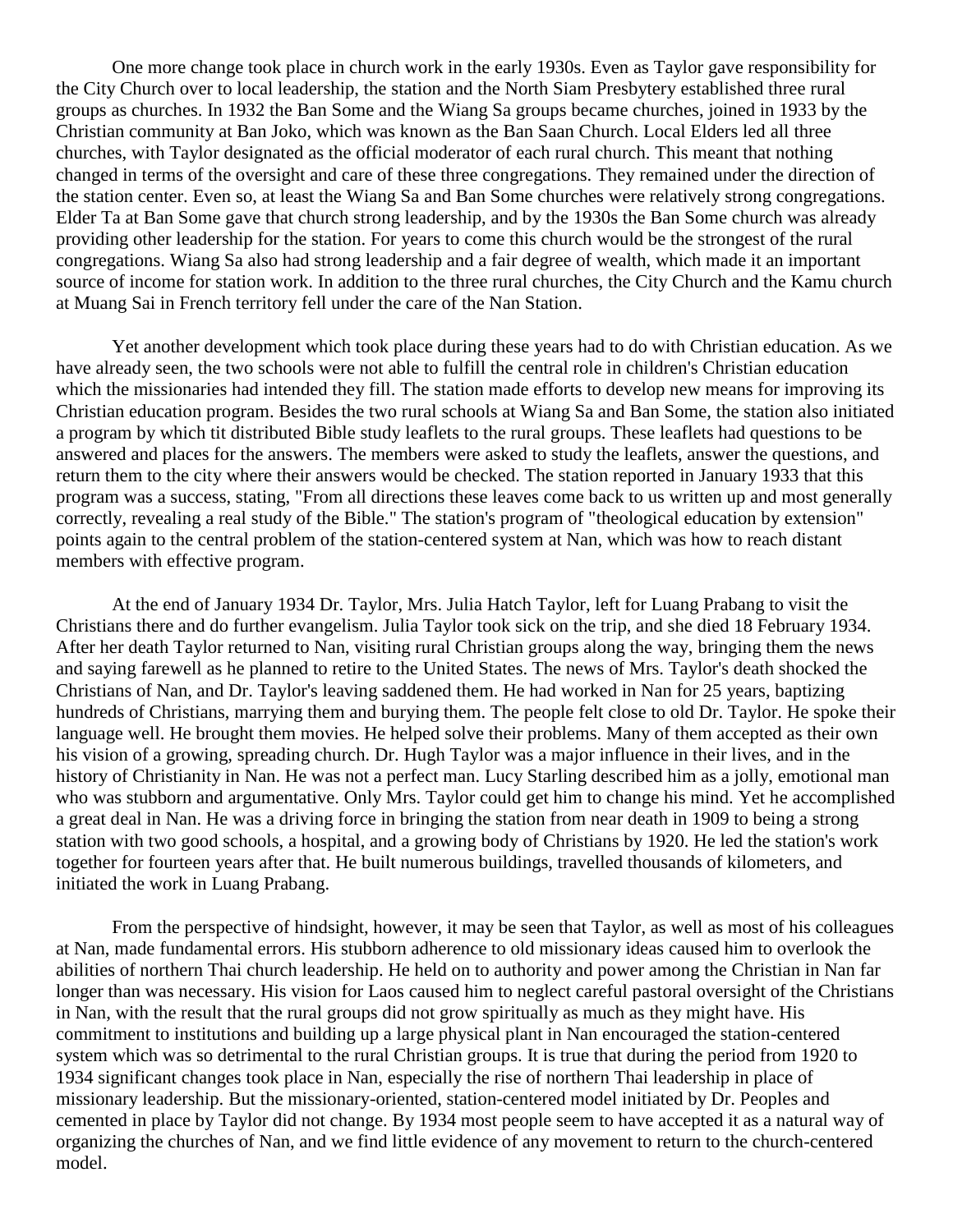## **Chapter Four: Renewal and War (1934-1945)**

<span id="page-17-0"></span>Even before Taylor began his last round of visits of the Christians of Nan, the mission appointed the Rev. Herbert W. and Margaret Stewart to take the Taylors' place in Nan. The Stewarts had spent many years working at Pitsanuloke prior to moving to Nan. They arrived in Nan in April 1934, thus making 1934 a year of change.

The year 1934 was a year of change for another reason as well. A meeting of Thai church leaders and missionaries from all over Siam met in Bangkok to establish the Church of Christ in Siam. This first general assembly adopted a Presbyterian form of church government which divided the nation into 7 districts, with the churches of Phrae and Nan making up District 3. This change brought an important change to the structure of the work in Nan, because it brought to an end the concept of a unified station as the heart of Christian life and work. From 1934 onwards, the churches, particularly the City Church which had its own pastor paid by the church, were officially under the Church of Christ in Siam. The missionary station, meanwhile, still controlled educational, evangelistic, and medical work. Thus, the station conducted a major part of Christian ministry officially apart from the work of the churches.

This change had particular impact on the relationship of the two city schools to church work. By the 1930s the role of the schools was already changing. Because of the Depression and the lack of itineration in later years, the number of rural students attending the two schools dropped off even further. In May 1934, for example, there were only 12 girls in the Rangsi Kasem dorm. Although both schools had continued to train some rural members and church leaders, by the 1930s they were becoming less involved in such work. At the same time, the schools could provide less solid Christian education for their students because of the intervention of the government curriculum, which the schools had to teach. That curriculum left little time for distinctly Christian education. The schools did continue to play an important role in church life, but in a more restricted way. Most of their students were now from the City Church, and the staffs of both schools played an important part in the City Church's life, to the point that the schools were becoming more like City Church parochial schools. Thus, the station-centered system was already breaking apart by the mid-1930s, and the schools no longer functioned as active, effective agents for the Christian education of rural Christian groups, vocational training for rural Christians, and the production of leadership for the rural groups.

The founding of the CCS introduced a further important change. Prior to 1934, the station functioned as a single unit of ministry under the head of the missionaries. The founding of the Third District separated church life and work from the other agencies of the station. During the late 1930s and even into the 1950s this division was still not clear, and the missionaries worked closely with the churches as well as the institutions, coordinating the work of both with each other. But after the 1950s these two structures, churches and institutions drifted apart, and the schools functioned independently under the Department of Education of the CCT. Involving the schools in district work required coordination and negotiation, depended upon the interest of the school administrators, and also depended upon personal relationships between school administroators and district leaders. The unity of purpose, direction, and administration of the station-centered system was gradually lost, and the loss of the schools as effective agents of Christian education created a problem which has yet to be solved. Neither the station nor the district after it found a way to make up for this loss, while the rural congregations continued to show little interest in Christian education. They did not see it as their reponsibility, and they did not have qualified Christian educators in any event.

During the 1930s it also became clear that the hospital could not maintain its important role as an agent of station evangelism and social service. The mission had sent a series of doctors to Nan, but none stayed very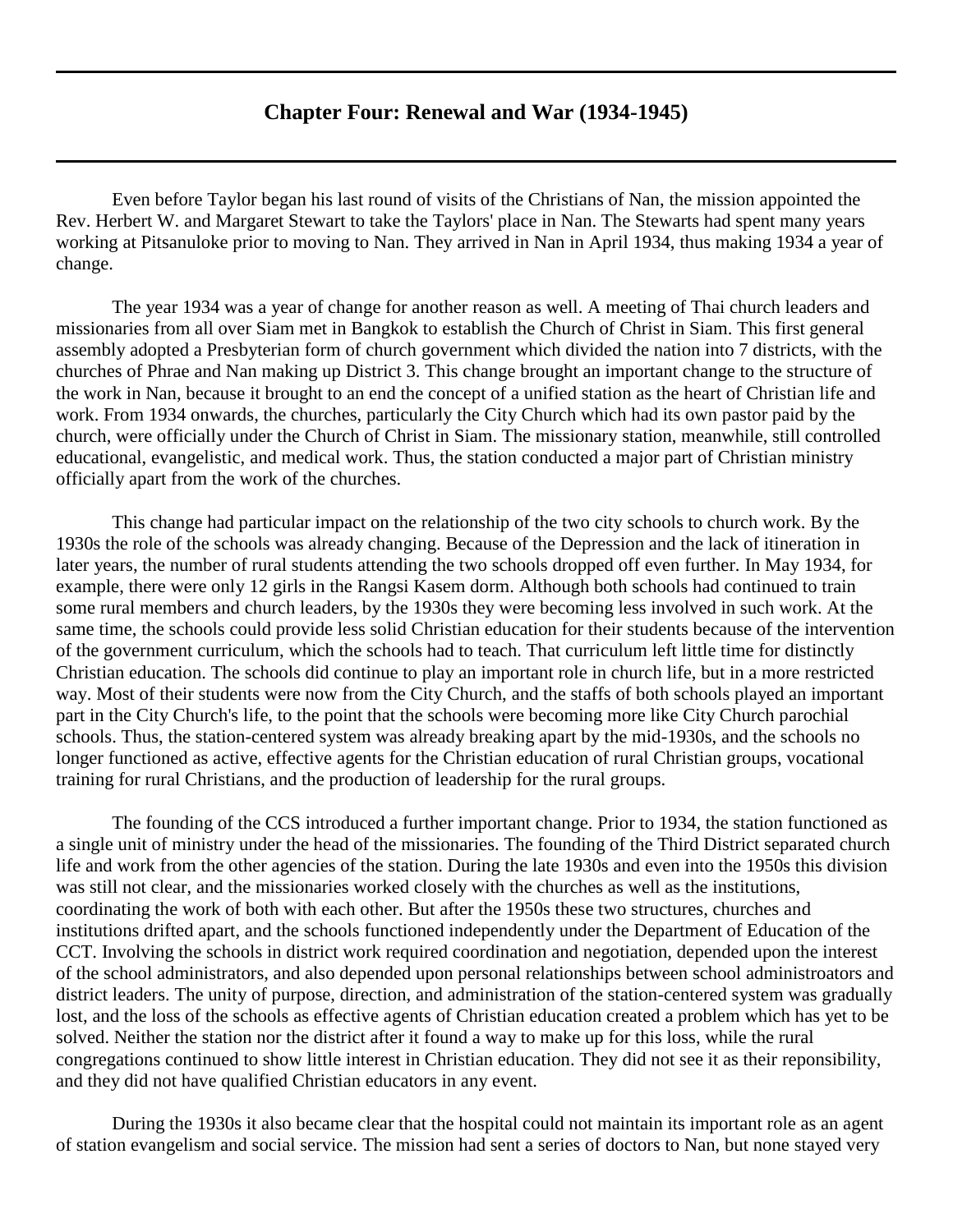long, and medical work did not grow. In 1935 Dr. and Mrs. Charles Crooks, veteran missionaries from Lampang, moved to Nan to build up the station's medical work, which had fallen off sharply. They had some success and did build up the hospital somewhat, but it was already becoming clear that neither the mission nor the CCT would be able to maintain a strong medical program in Nan. Although Dr. Harding Kneedler and Thai Christian doctors tried to restore the hospital after the War, it eventually had to be closed. This led to a further break down in the station-centered system and the loss of another agent of ministry.

The Stewarts tookr their first extended tours of the rural churches and groups in 1935. In her report on those tours, Maragert Stewart noted a number of problems. In Ban Some several families had left the church over the years. The people of the Pua Church (Ban Joko) were very poor and resisted the idea that they should share in the station's evangelistic expenses. The Muang Puea group required lecturing on the fact that quarreling and improper behavior among the Christians dishonored Christ and was known among their Buddhist neighbors. She also noted that the key problem facing all of these groups was one of adequate leadership, and she saw no solution in sight for this problem.

On the whole, the state of the rural churches and out groups was not very good in 1934-1935, primarily because they had lacked close pastoral oversight for many years. The lack of strong local leadership represented a particular concern. Comments by Stewart in 1937 suggest what had happened in the Peoples-Taylor era. Stewart pointed to the importance of having the missionaries and city evangelists regularly visit the rural groups and churches. He stated that such visits strengthened and inspired them and drew them closer to God. Stewart particularly emphasized the important role of the missionary on these visits. Without the missionary the pervasive, deep spiritual power on these trips would have been lacking. They would have lacked the power of prayer and deep spiritual living. He concluded, "Yes, the missionary is still the inspiriting one in out-village work and will be for some time to come." After 42 years, if we accept Stewart's assessment, the missionaries had still failed to find a way to locate strong, spiritual leadership in rural Christian groups, and thus those groups faced problems of divisions, defections, and a desire to remain dependent on the missionaries themselves. At the same time, the City Church was experiencing problems as well. The station's 1934 annual report states that during the rainy season the church's pastor and elders visited the homes of every member to urge them to attend worship more faithfully. A large number of members were showing little interest in the church's life.

The station made various changes to try to deal with the problems posed by the station-centered structure. In 1935 Ach. Muang, the senior evangelist, decided that he could work more effectively if he lived in the northern field, and he moved to Wanghan. In 1938 he moved to Nong Ha, and Rev. Inseng took his place at Wanghan. Late in 1935 another evangelist also moved out into one of the southern villages. These men emphasized evangelistic work, however, and did little pastoral work, particularly since they went on evangelistic tours quite frequently. Even so these few years prior to World War II brought these rural groups improved leadership. One member from Muad Porntara (originially Nong Ha) remembers Achs. Muang and Inseng as the best leaders that congregation ever had. During this same period the station hired two Bible women to work with city and rural women, visiting them and teaching them. Stewart introduced another change. He did not share Taylor's belief that the Nan Station was responsible for doing evangelistic work in French Laos, and under him the Nan Station stopped sending teams there. Stewart gave his attention to the work in Nan Province, he took more of a pastoral attitude towards the churches, and he emphasized Christian education and strengthening the churches more than did Taylor or Peoples. He, nevertheless, continued to emphasize evangelism as well, going out frequently with station evangelistic teams to do both pastoral and evangelistic work. Much of the emphasis on those trips remained on evangelism.

Whether or not Stewart's emphasis led to a strengthening of the rural congregations is not clear, but what is clear is that in the period 1934 to 1941 the station leadership in Nan, missionary and northern Thai, once again started a movement towards dispersing some leadership into rural areas and towards giving more attention to the nurture and education of church groups. There seems to have been an underlying sense, especially among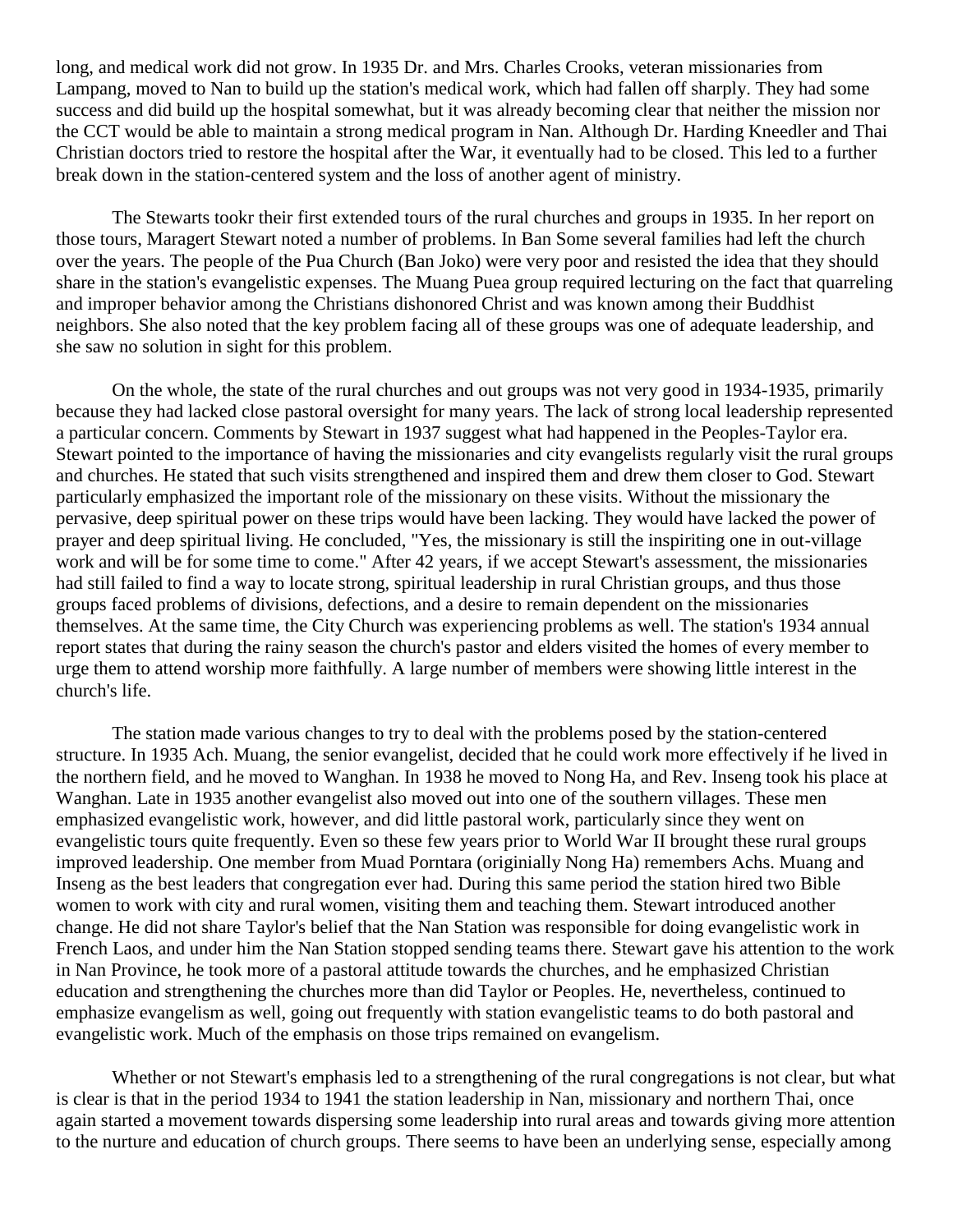northern Thai leaders, such as Rev. Panya in 1925 and Ach. Muang in 1935, that the station had to relocate its leaders closer to the rural churches.

In addition to the movement towards closer contact with the rural groups, other signs of growth and renewal appeared in the late 1930s, the first being when the City Church called the Rev. In Phun Deetanna as pastor in 1937. A recent graduate of the seminary in Chiang Mai, Rev. In Phun had unique pastoral skills. He had a deep sense of commitment and of humility, but at the same time he enthused people with innovative ideas. He also visited regularly. Under his leadership church and Sunday School attendance improved, and he involved more people in Bible study and other church activities. It is one of the sad tragedies of Nan church history that Rev. In Phun died at the end of 1939. The City Church's response to his ministry, however, demonstrates that the congregation responded enthusiastically to and badly wanted good pastoral leadership.

Another source of renewal appeared in June 1939 when Dr. John Song, a famous and controversial Chinese Baptist evangelist visited, Nan for a week. Song held service three times a day, translated by Rev. Boonmark Gittisarn, with a large proportion of the city Christians and over 130 rural members attending. Dr. Song used an extremely emotional approach in his preaching, and he challenged the Christians in Nan to become humble and forgiving. In his preaching he emphasized forgiveness, prayer, and living a spirit-filled life. Nan Christians, in response, accepted his challenge to deeper Christian living, and some went to others to seek forgiveness and reconciliation for old arguments and animosities. Some 77 people pledged to do personal work for Christ throughout their lives, and Nan Christians formed a total of 32 "witness bands" which went out in teams of five or more to visit Buddhist homes and carry out evangelism. Dr. Song's revival service challenged the Christian of Nan in a way they had never been challenged before, and the membership responded enthusiastically. His revival led to a greater concern for evangelism, increased church attendance, greater seriousness in living the Christian life, and reconciliations among Christians. Older Christians remember the period after Dr. Song as being a time when the Nan Church was more alive than at any other time in their memory.

Unfortunately, the hope born in the June 1939 revival was short lived. Not long afterwards Rev. Inphun died, thus depriving the Nan Church of its highly capable young pastor. Then, in December 1941, the Japanese invaded Thailand, forcing the Stewarts and his newly wedded second wife, Winnie Burr Stewart to flee to Burma. The Nan Christian movement now entered its darkest, hardest period.

World War II had a devastating impact on the Christian movement in Nan. A number of congregations experienced harsh repression, including the City Church, the groups in Amphur La, at Ban Some, and other places. In these places government officials closed Christian churches, forbid worship, and put pressure on Christians to convert to Buddhism. Throughout the province, the government forced Christian civil servants to renounce their faith or give up their jobs, and government officials called in Christians to persuade them to quit Christianity. A few Christians were jailed for brief periods of time. The repression of Christians, however, varied from place to place. In Wiang Sa, for example, worshipped continued with only a brief interruption, and there was little overt pressure put on Christians. In distant Wanghan, life went on much as usual after some initial threats against Christians and an order to cease worship. Some local officials did not see the Christians as a danger to public peace and security and sympathized with them enough to leave them alone. In other areas government officials zealously persecuted Christians, seizing church and station property and even destroying the church at Nong Ha. In still other places, such as at SriPhrom, the entire Christian community gave up their faith.

All mission and district work came to a halt, although there was some visiting of churches by former station employees such as Rev. Inseng. Local congregational life all but died as well. In most places only informal, brief Christian worship services survived. Some families conducted their own house worship, and in other cases small groups of people congregated for informal worship services. In rural groups, brief services, often on Sunday evenings, were held. But the whole station-centered system died, station property was seized, and many Christians left the faith, either because of official pressure or fear of the possibility of pressure. The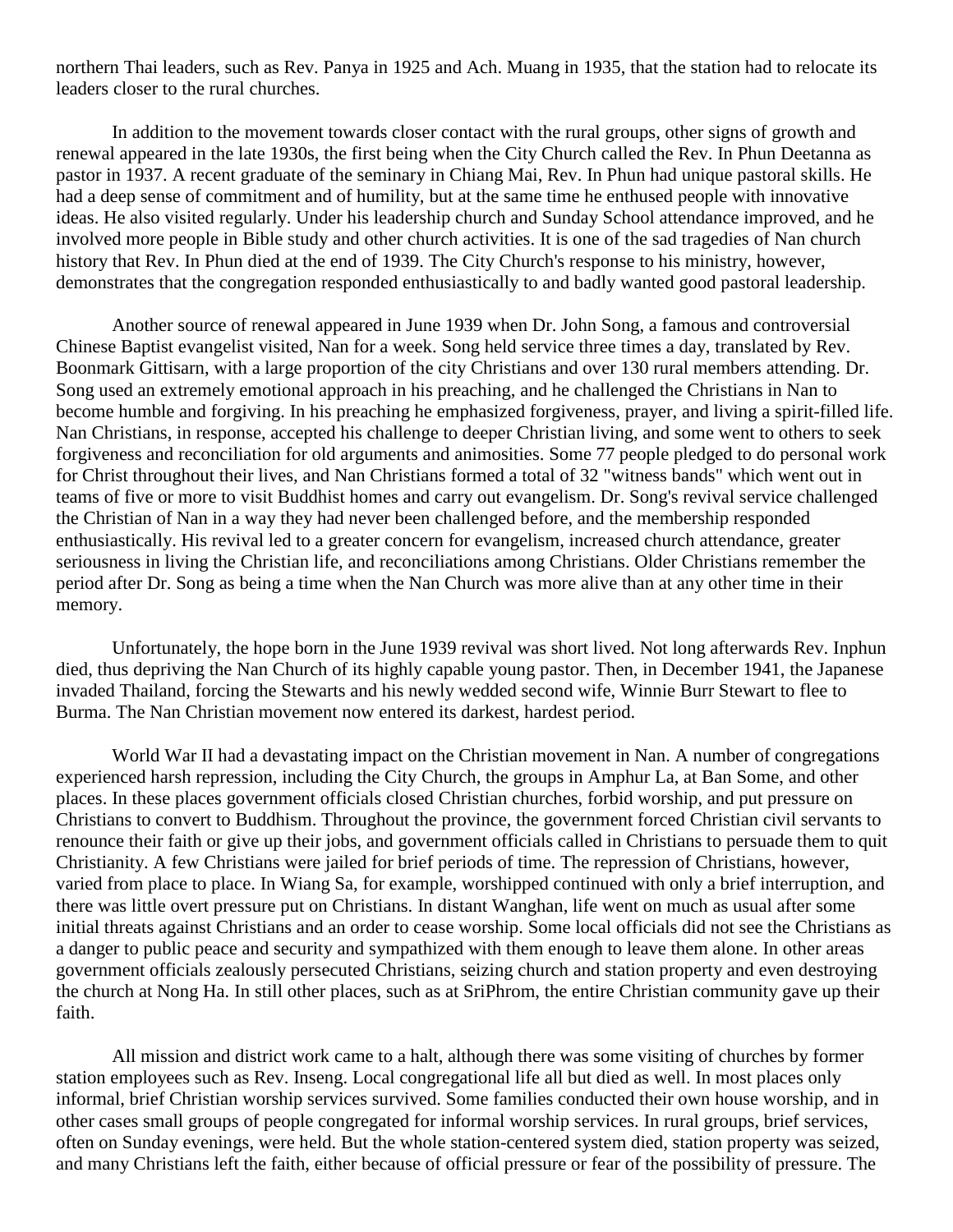War actually showed both the strengths and the weaknesses of the Nan Christian movement. Not a few Christians remained strong in their faith and continued to live a Christian life, even affirming to officials the truth of their faith. Many other Christians remained quietly faithful. Those who stayed with Christianity helped each other and supported each other and showed a spirit of unity. Yet, still other Christians renounced their faith, buried their Bibles and hymnals, stated publicly they were Buddhists, and in a few instances even joined in persecuting those who did not renounce Christianity.

In spite of the bravery of faithfulness of individual Christians, the Nan Christian movement failed to meet the test made of it by the War. The local groups depended too much on station leadership and resources to be able to survive on their own. Many Christians simply did not have a deep enough faith to risk official displeasure and repression by retaining it. The station-centered system had not provided any of the congregations with the resources they needed to survive harsh repression, and even where the repression was slight Christians deserted their faith out of fear.

The City Church suffered a second blow during the War years, one which left it considerably weaker by 1946. Beginning about 1942, Ach. Duangkao Chityonpunt, the former principal of Lincoln Academy, began studying the beliefs of the Jehovah's Witnesses. Kru Chomchai Intaphun from Chiang Mai was his teacher, and after a time Ach. Duangkao began to accept the doctrines of this sect. He formed a Bible study group, which became the nucleus of a Jehovah's Witness group in Nan. By the War's end a number of the most important former mission employees, including Rev. Inseng, Rev. Boonta, and others had come to accept those doctrines, and after the War they left the church and initiated an aggressive campaign of visitation to convince other members to leave. Christian unity, already crippled by the War, was further damaged by the appearence of this sect in Nan, especially because some of those who had remained very faithful to Christianity during the War now left the church. They did not leave peacefully, but launched an aggressive, devisive campaign to win other members away as well.

In some regards the Jehovah's Witnesses movement may be seen as an expression of the history of the Nan Christian movement itself, and a reaction against changes taking place in that movement. The Jehovah's Witnesses displayed some characteristics of the earlier mission age in northern Siam. They emphasized intense evangelism. They demanded that converts make a complete break with the larger society around them. They attacked Buddhism as evil. They were biblical literalists and emphasized the importance of believing the right things, of having correct knowledge in order to attain salvation. They were a reactionary movement which harked back to the old days and ways of the old missionary era of the Laos Mission, an era dying away by the 1940s. After their initial impact on the City Church, which further weakened it at the end of the War, the Jehovah's Witnesses have had little influence on the Christian movement in Nan. In fact, for all of their drive for evangelism, this sect has experienced very little growth in Nan Province, perhaps precisely because they are a throw back to an earlier era, one no longer relevant to the people of Nan Province.

World War II came to an end in the Pacific in August 1945, but the situation in the churches and rural groups did not change substantially for some time after that. A lack of funds prevented the old station employees from doing much visiting, and in some places, such as at Ban Samai, the Christians were unwilling to begin regular worship again until someone from the city visited them and encouraged them to do so. The problem was that most of the station's pre-War evangelists had joined the Jehovah's Witness, and so there were few people to send out. In the City Church, meanwhile, a serious division took place between a small group of lay leaders, who on their own initiative took over the church and reopened it for worship, and the pre-War leadership of the church, particularly Rev. Muang, who had left the city to live in the country side during the War. Each side sought ultimate authority in the church, and each accused the other of improper actions, and by June 1946 the dissident group had forced Ach. Muang out of the City Church pastorate and put an elder in his place. In short, the Christian situation in Nan in later 1945 and 1946 was one of division, confusion, and poverty. Christians had suffered a great deal during the War, and there was a weariness among them.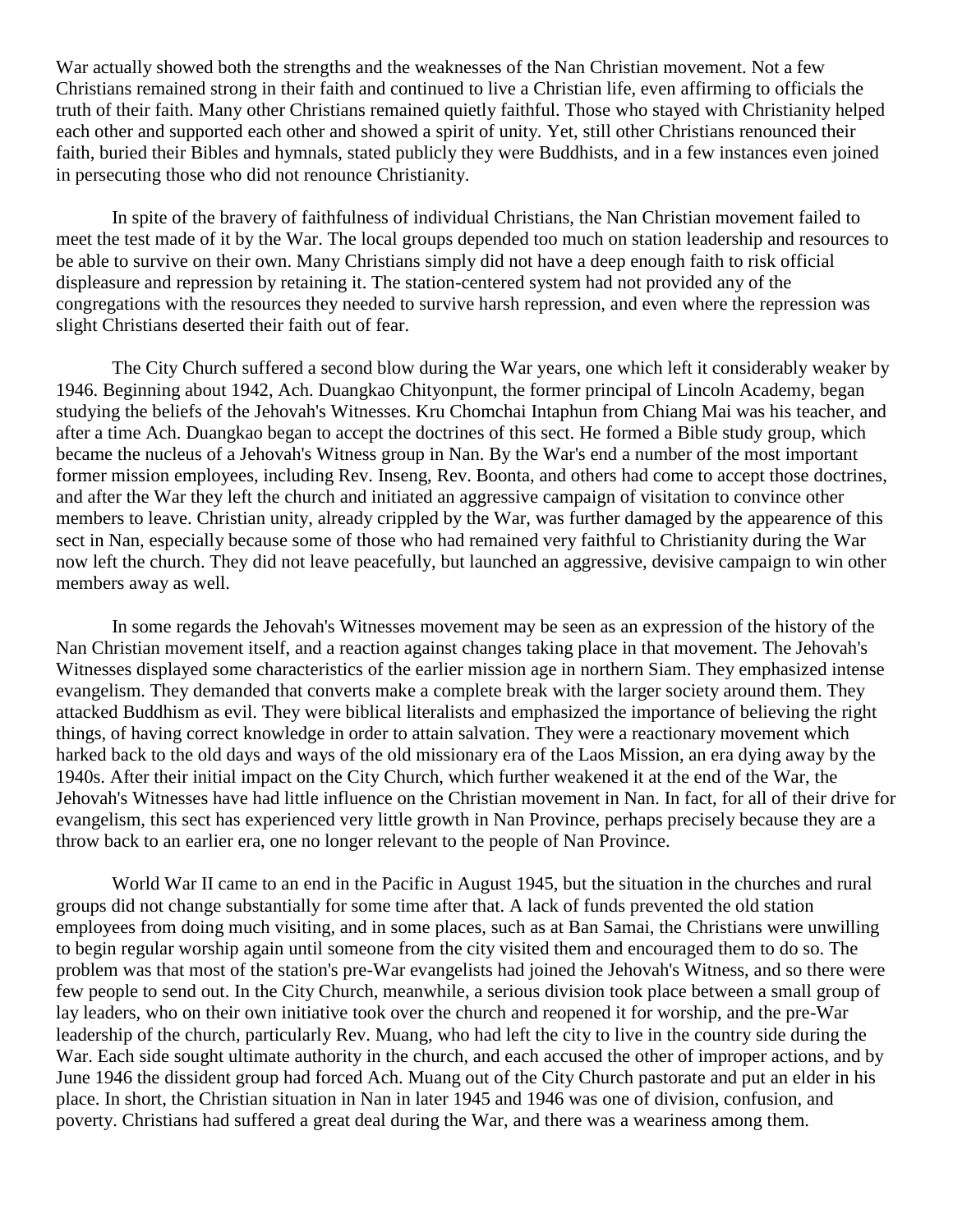## **Chapter Five: End of the Mission (1946-1959)**

<span id="page-21-0"></span>The Stewarts arrived back in Nan in June 1946 only to discover the disorganized, weakened, and divided condition of the Christian movement in Nan. They plunged in to work, making arrangements to repair and rebuild the station's physical damage, to reopen the schools, to quiet the City Church, and to counter the influence of the Jehovah's Witnesses. Later in the year a CCT deputation led by Ach. Puang Akkapin visited Nan as part of the CCT's own campaign to restore the church throughout the nation. The station also distributed medical supplies, medicines, and clothing to needy people. In July 1947 Mrs. Marie Park, a veteran missionary who had spent many years in Chieng Rung, joined the Stewarts and took over some school work, women's work, and also did some evangelism. By the end of 1947, the Stewarts and Mem Park had succeeded in restoring much of the work, and the situation at the City Church had settled down. The Jehovah's Witnesses were no longer able to draw Christians away from the church and had begun to concentrate their evangelistic efforts elsewhere.

In the course of restoring the Nan Station, Stewart consciously sought to restore the pre-War system and structure of work based on the station-centered model of the past. The missionaries working in Nan did not seem to feel that the War had changed anything substantially and that the work in Nan should and would continue as before. Thus, they started up the two schools as before. Dr. Harding Kneedler also came in 1947 to try to reestablish the hospital. And the missionaries began to itinerate again, visiting the rural Christian groups and carrying out evangelism. In all of this, the Nan Station pursued the old missionary vision of a strong center leading and training the rural churches and groups until they could stand on their own. Thus, for example Winnie Stewart wrote in 1952 that when the Board of Foreign Missions had granted scholarship for Christian children in Nan to get further education it had done a worthy thing and that nothing else will have more lasting results. She wrote, "The lack of leadership is one of our greatest needs." In other words, she still viewed the two schools as the primary agents of church and station leadership training, even though they had failed to fulfill that role for decades.

If anything the old system was even more difficult to use and less effective than it had been before the War. The Muang Yom (Silaphet) and Na Thow (Puntasunya) groups provide an important example. Established in the late 1940s from a leper group connected to the McKean Leprosarium, these two groups required a great deal of nurture in order to grow and become strong congregations. The people were poor, especially in the leper group at Na Thow, and poorly educated. They had only a limited understanding of Christianity and could not lead themselves in worship, Bible study, or other activities. The city missionary and church leadership realized that both groups required intensive nurturing, and the station tried to provide that nurturing. It sent out evangelism teams to visit. Station workers spent a fair amount of time with these groups, and Mem Park actually spent some time at the Muang Yom group by herself. Stewart proposed an evangelistic-agricultural project for them. He wanted to place a worker there permanently to do evangelism and also conduct development projects. In a letter to the mission Executive Committee, the Stewarts noted that the station had neither the staff nor the money to give these groups the continuous supervision they needed. As it turned out, the station (and later the district) never did provide the pastoral nurturing needed by these groups, except for brief periods when a district worker would took up residence in one or the other of these two places). Although both groups did grow numerically, they remain weak to this day, a fact they themselves acknowledge. One member of the Silaphet Church observed that during the church's early years "the pahk" would send teams to conduct revival or training sessions, sometimes for two or three days, and the group would grow a little stronger during their presence. But then things returned to their former condition soon after the district team left.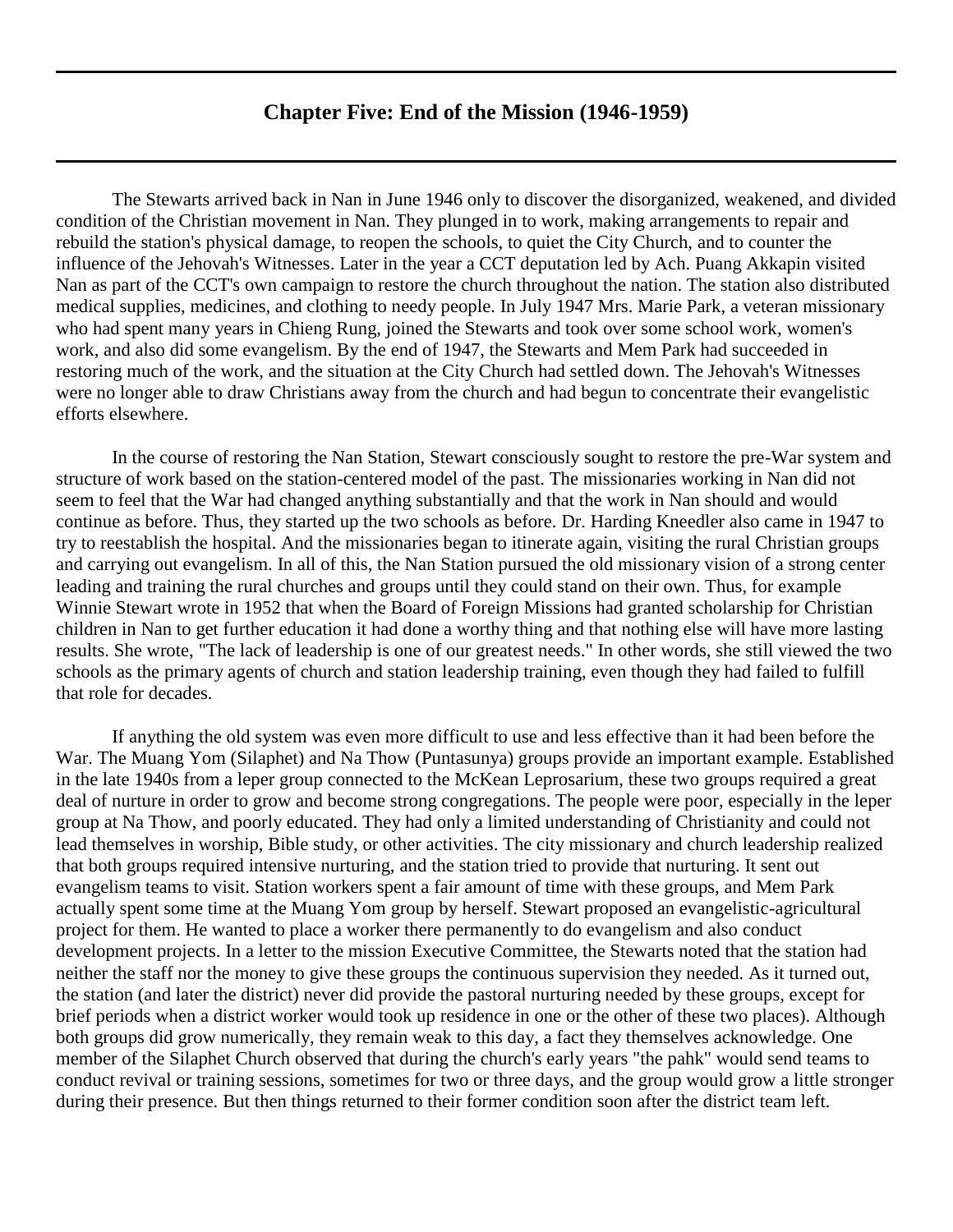Although the station restored the itineration system for visiting rural congregations and carrying out evangelism, that system was weaker than ever. Just as the Stewarts had written, the station did not have enough money and personnel to sustain active itineration. This was a particular problem in the post-War years when what evangelism the station did do generated much more than interest than in the past. Thus, in 1951, for example the station gained 74 adult converts and baptized 67 children, rates much higher than in the years just before the War. The station felt it could have achieved much higher numbers if it had had the resources to carry out active evangelism.

Nothing indicates the post-War situation more clearly than a letter Stewart wrote in 1951 in which he regretted the mission's decision to turn one or the missionary residences into a dorm for the Lincoln Academy, because this decision meant there was housing in Nan for only one missionary family. Nan, he wrote, was still isolated, still lacked leadership and staff, still difficult to travel around, and was troubled by the Jehovah's Witnesses. One family could not do all of the work needed and still undertake evangelism and start innovative programs. Fifty-six years after the founding of the Nan Christian movement, Stewart judged that it still required missionary leadership at levels equal to the years between 1911 and 1919 when six or more adult missionaries resided in Nan. Stewart's letter, in fact, suggests that the Nan Station had made little real progress since 1920, a period of more than thirty years. His hope for a renewed, well-staffed Nan Station, in fact, were not to be realized. Dr. Kneedler left in 1950. Mem Park left in 1951. While Miss Lucy Niblock did come to work at the schools in 1953, she stayed only until 1956. And in October 1953, the Stewarts themselves retired from the mission field. The era of the Nan Station was coming to a close. Before 1960 it would end.

The Nan Station did not come to an end all at once. Rather, it disappeared over a period of years. The process actually began with the Great Depression which reduced missionary and station staff, was furthered by the War, and ended with the last missionary couple appointed by the mission to Nan, the Rev. Larry and Ginny Judd. The Judds arrived in January 1955, at a time of transition in the CCT. Since 1948 the American Presbyterian Mission had pursued a policy of integrating its work with that of the CCT at every level, looking to the eventual integration of the mission into the CCT, which finally came about in 1957. The CCT's role grew. And so did that of the districts, including the post-War District Four, Phrae-Nan, which was divided in 1955 into two districts including the Fifth District, Nan. The Judds were the first missionaries sent to Nan to work with the district rather than over the station and its institutions. They themselves fit the mold of the "fraternal worker," who was expected to be a colleague and friend rather than boss and patron. They brought fresh ideas and a new attitude to their work and the enthusiasm of a younger couple full of fire to make a difference in the world.

Judd brought to Nan a vision for a new way of working with rural Christian groups. He wanted to establish a "Nan Rural Project" which would emphasize conducting rural development projects that would strengthen rural Christian groups in Nan; make them more fully self-supporting, self-propagating, and selfgoverning; give them a bigger role in the life of the whole church; and encourage them to serve God and their neighbors. During 1955 and 1956 Judd started four modest projects at Ban Wanghan, Ban Joko, Ban Yom (Silaphet), & Ban Had Pa Singh. One of his favorite projects was digging fish ponds. In January 1957 he held a very successful Christian Agricultural Fair. In the longer run, however, the Nan Rural Project encountered a number of problems. First of all, some of the projects did not work out very well. At Wanghan, for example, the fish ponds dried up, the fish died, and the cash crop he introduced had no market in the Pua area. Secondly, Judd himself could not get out to the rural groups as much as necessary because of the press of many other duties. Thirdly, his efforts to hire a permanent assistant failed so that he had no one to oversee development projects directly. Finally, although Judd tried to make the project fully a part of the district's life, the district leadership and the district itself showed little enthusiasm for it and stalled important decisions. Even so, the Nan Rural Project introduced a major change in the direction of the district's ministry, one that became more obvious in the years after 1960. Where evangelism had long dominated the Nan Christian movement's consciousness, now rural development emerged as the dominate ministry activity in the district. And Larry Judd, as the guiding spirit behind the Rural Life Department of the CCT, which was founded in 1961, would continue to have an important influence in the Fourth District long after he left the district in 1959.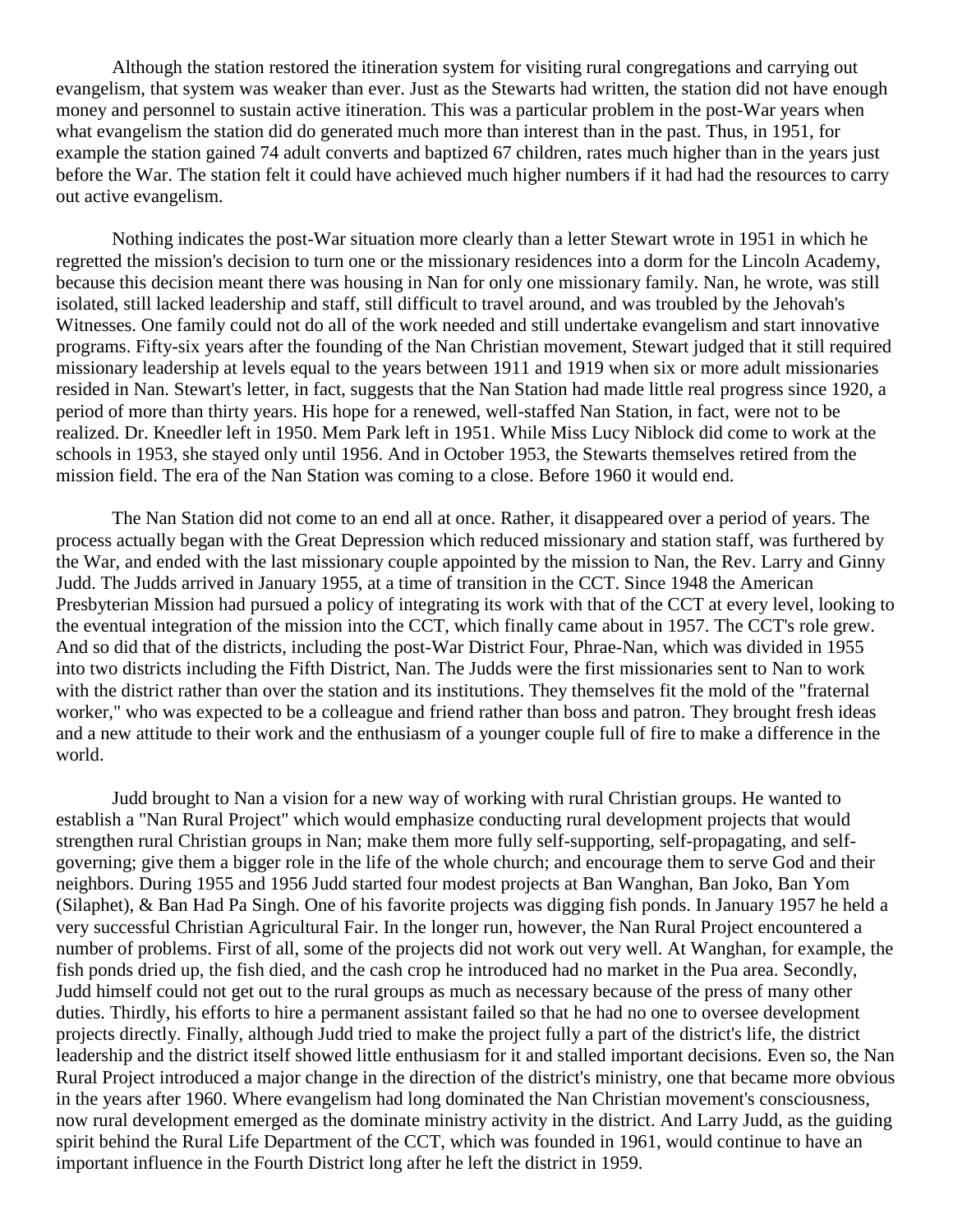Judd did not emphasize only rural development, however. He saw the need to improve the life of the rural groups in a number of fields, and he actively promoted many training events and meetings as a means for achieving such improvement. He even drew up schedules of events, which were held both in rural congregations and in the city. While the old Nan Station had been doing training of various sorts for many years, Judd was the first to make these training events a central activity of the district. He intended them to compliment the rural development work so that the rural groups achieved a better economic and spiritual life. Judd's vision, in some ways, harkened back to that of Irwin in the 1890s and of northern Thai leadership in the 1920s, namely, dispersing central resources into the hands of the rural groups. Judd wanted to give them more information and deepen their understanding as well.

He faced a difficult task, which he realized from the beginning. In fact, the old station-centered structure and the weaknesses that structure caused in the rural groups largely frustrated his efforts. The situation the Judds found in Nan in the middle and late 1950s differed little from that faced by the Stewarts in the late 1940s and early 1950s. In addition to the many problems already mentioned, the Judds noted that the City Church was filled with deep antagonisms and divisions. People were easily offended, refused to be forgiving, and usually left the church entirely when angered. Something of a class-system had emerged in the church as well. Richer, better educated members held down all of the leadership positions, but it was the poorer members who attended most regularly. The Judds particularly noted the need for stronger leadership and felt that the leaders they had lacked a vision of the abundant Christian life. They found worship in the City Church ill-planned, the Sunday School poorly run, and a lack of zest and fire in the church's leadership. They saw only one immediate solution, namely, the sending of a larger missionary force to Nan. They felt that the work in Nan would not grow with out additional missionary families, in evangelism as well as education.

The Judds, then, brought changes to Nan. But ultimately those changes were not as significant as they might have appeared to be in the 1950s. While they attempted to disperse resources and program out into the rural groups, the Judds continued to work under the city-based, station-centered model of the past. They structured their vision for rural work according to that model, partly at least because they did not have the staff or funds to do otherwise. The Judds themselves sometimes still acted like the "old-time" missionaries. The Nan Rural Project, thus, was clearly Judd's project, depended upon his vision, his interests and skills, and his ability to draw in money. Rural people still related to him as the "paw kru" who gave things to them, intervened with government officials for them, and found them the money and resources to do things like build church buildings. Judd himself was a strong personality who pushed hard for the things he wanted, so that it appeared to others at times that he was not giving proper respect to Thai leadership. Even the old system of going out on itineration to do evangelism and church work remained, with Judd rather than Stewart or Taylor the team leader.

Times had changed, however, and nowhere could this be seen more clearly than in the attitude of the leadership of the Fifth District towards the Judds. They were the first missionaries whose appointment to Nan had to be approved by the CCT and the District, and they were the first to have to work within the structures of the District. The relationship between the Judds and the district was very different from that between the Stewarts and the district. The Judds, furthermore, were much younger and did not have the "natural" authority of old-time senior missionaries such as the Stewarts, Dr. Kneedler, or Mem Park. And Judds blunt, strongminded method of dealing with people, particularly when he felt they had done something improper, caused offense among some people, which in turn affected their attitude toward the Judds. Things came out in the open in 1958 and 1959 when it was time for the Judds to prepare for furlough and plan for their next assignment in Thailand and whether the CCT would reappoint them to Nan or not. One faction of District leadership made it very clear they did not want the Judds to return, and when the district voted on the matter the vote was 19 for returning and eight for not returning. The Judds decided not to return and worked in Lampang their next term.

The station era came to a close with the Judds. By 1959, the two schools were fully under the CCT's Department of Education and administratively separate from the District. Most of the staff in the schools had little interest in either district or local church work and life. The hospital had closed. Rural visitation and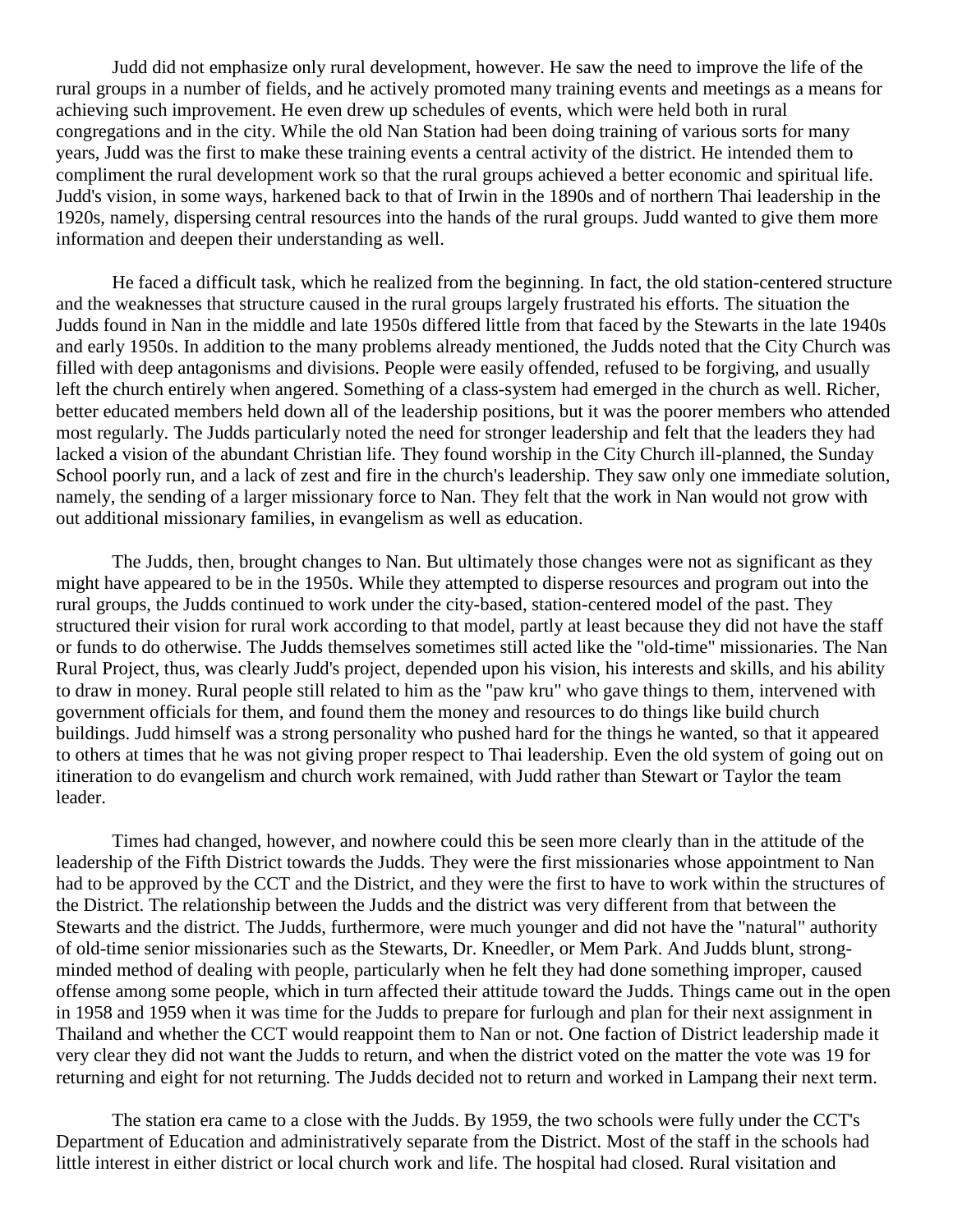evangelism continued but at a much reduced level. But the city-based, station-centered structure for ministry did not come to an end. The rural churches continued to lack strong spiritual leadership. They did not take final responsibility for themselves. City-leaders continued to act as moderators of the rural churches and to designate leadership for some local groups.

In the meantime, the station and then district faced yet another potential problem, that of a second Protestant missionary presence in the province. In 1949 the Churches of Christ, a small American denomination, placed a missionary in Chiang Kham. And in 1951 the Garland Bare family took residence in Pua, Nan Province, to begin work among tribal groups there. In 1954 the Don Meyers family located at Nam Mong, where there was a small Christian group. These missionaries stated repeatedly that they did not wish to "steal" members from CCT churches or to compete with the CCT. In fact, where they could they wished to help strengthen CCT work even while they emphasized tribal evangelism. On the other hand, the Churches of Christ missionaries held that the Presbyterian style of infant baptism by sprinkling "did not stick" and anyone who wanted to be saved had to be baptized by immersion. They openly preached this doctrine among the CCT's churches and *muad* in the Pua region.

These missionaries soon became quite close to CCT church members, particularly in the Wanghan and Joko churches as well as Muad Nongha and Muad Nam Mong. They hired CCT members as carriers, cooks, and to do other work. They encouraged CCT members to conduct evangelism under their auspices, and they taught the Bible and Christian beliefs to those members. They also provided medicines and medical care for CCT members. Older members of the Pua area churches now state that most CCT members did not understand that these missionaries came from a different denomination and were not connected to the CCT. They had never met or heard of missionaries other than Presbyterian and assumed that all missionaries taught the same thing. Eventually, quite a few members were rebaptized by immersion, but even so they did not believe that they had "left" the CCT or the district. In at least one case even a district employee received rebaptism and worked closely with the Churches of Christ missionaries.

Generally, those missionaries did not engage in "sheep stealing" and CCT officials visiting in the Pua area even stayed at Garland Bare's home. Indeed Bare is remembered with a great deal of affection by older CCT members even today. In one case, however, the Churches of Christ mission did interfere in the life of a CCT church, one experiencing divisions and tensions, and brought the majority of members from that church into their own "free church," later known as the Thai Ban San Lao Church. Over the years, that congregation has dwindled as its members have quietly returned to the Pornsawan Church, and today it has only a handful of members left.

The Churches of Christ work in the 1950s, however, points out yet again how weak the CCT's churches in the Pua area actually were. Many members had little understanding of what their baptism as Christian meant. Even their leaders had little theological understanding. And even as the city leaders were taking a new, less exalted view of the missionary role of the Judds, these rural Christians demonstrated that they still wanted a missionary "paw kru" who would provide them social and financial benefits.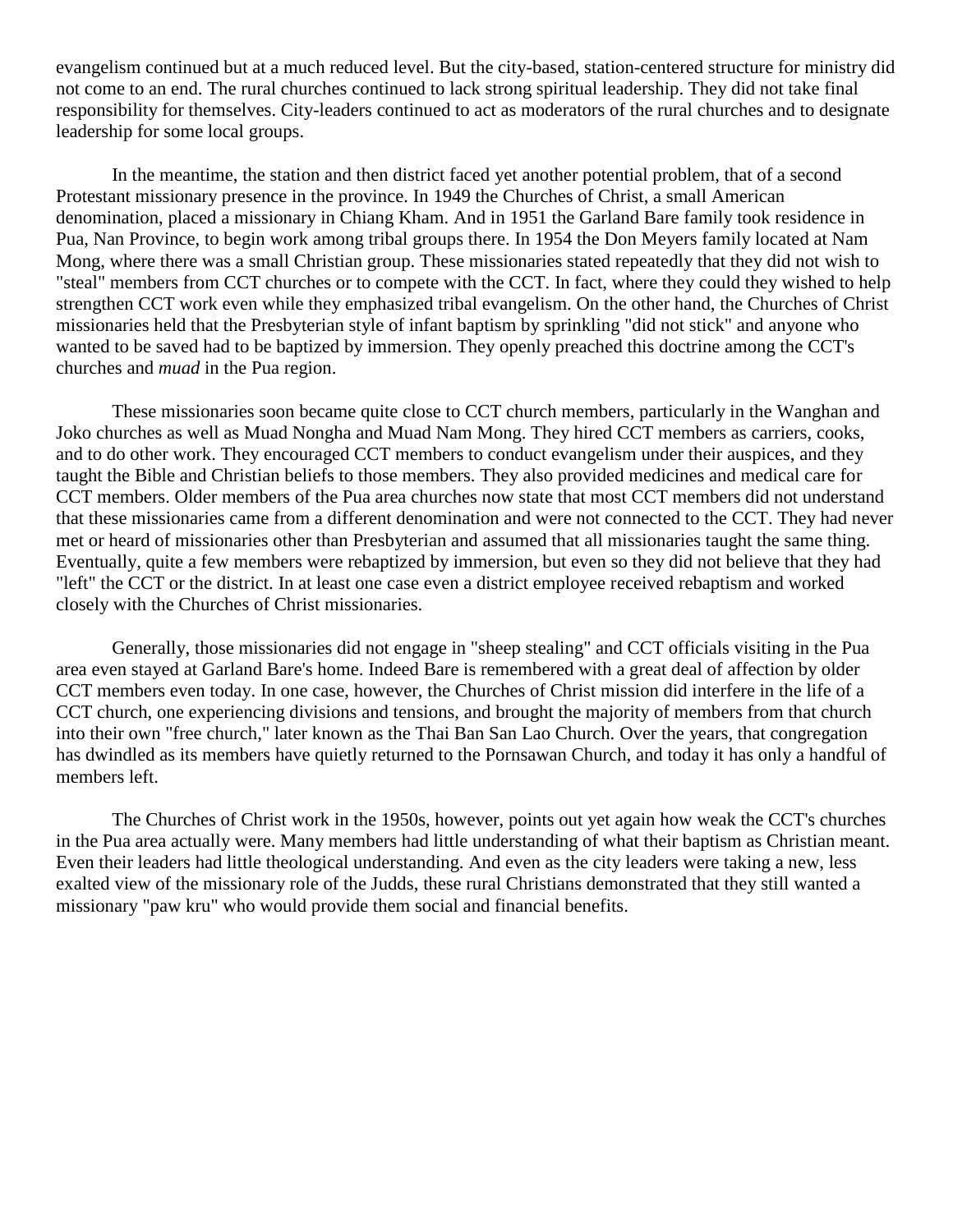## **Chapter Six: Era of the District (1960-1992)**

<span id="page-25-0"></span>The founding of the district in 1955 and the integration of the American Presbyterian Mission into the CCT in 1957 marked a fundamental change by which the District and the CCT replaced the station and the mission as the primary agents of mission in Nan Province. Although over the years the CCT appointed other missionary couples to work in Nan, they came under the authority of the church and worked on the staff of the district. None stayed very long. Thus, where Thai church leadership had always played a crucial role in the life of the Nan Station, now it became the dominant factor in the life of the district.

Yet, the newly dominant Thai leadership did not change things very much. In the years between 1960 and 1965 local Nan leadership took responsibility for the district. But the district was weak. The churches and *muad* still looked to it for leadership and assistance, but it had few resources of its own to carry out ministry. It more or less continued the directions set down for it in the last years of the station, which was to emphasize development and training programs, with the Rural Life Department of the CCT providing the leadership for these programs. District leadership now accepted Judd's premise that the hope for rural church growth lay in providing them with a better material and social life, better health, and related training in various aspects of church life. The emphasis on rural development brought about a shift in old missionary vision of a strong, city-based center supporting and building up the rural congregations. Development remained city-based and city-directed, but it aimed to free the rural congregations from their dependence upon the city and district for their whole lives. Judd and the Rural Life Department envisioned and believed in strong, active local churches able to stand upon their own feet. Admittedly, this was still a missionary vision, promoted by Judd and other like-minded missionaries, but it was unlike the old missionary vision in that it consciously sought to shift leadership responsibility and resources to the rural congregations. It believed in partnership with the Thai church and it sought to work within the structures of the church.

But, as we have already seen, the emphasis on rural development also perpetuated the old stationcentered, city-based structure. Development also caused many problems in the rural congregations. Many of the projects continued to fail, primarily because local Christians did not take responsibility for the projects. They did not plan well or work well together. Those sponsoring the projects did not have sufficient funds or staff to give the projects close supervision and follow-up. In some cases, it is reported that local church leaders falsified financial and other reports so that they could use development money for their personal benefit, or otherwise used development money unwisely. The projects caused disagreements in rural congregations, which in some cases led people to leave the church entirely. In short, while rural development projects provided valuable assistance to local congregations in some cases, in many others there were either no results or negative results. It should be noted, that since 1982 the reorganized Social Development and Services Department of the CCT has sought to find ways to correct these weaknesses in the CCT's rural development program and has located staff in the district in order to provide closer cooperation and better follow-up for its projects in Nan Province. The department has ceased sponsoring those types of projects most easily abused, provides only modest amounts of funding to its projects, and emphasizes training local leaders and committees to act responsibly in carrying out projects.

In any event, between 1955 and 1965 the vision of the district was quietly changing from a stationcentered to a church-centered structure. The actual working structures of the district, however, did not change. They remained city-based and district-centered as may be seen from the ensuing period in post-War district history. In 1965 the CCT sent the Rev. Tongkham Puntupongse, long a national leader in the CCT, to live in the Fifth District and provide leadership assistance to the district, and the district soon elected Ach. Tongkham moderator. He believed that the best way to solve the problem of the weak, poorly led rural congregations was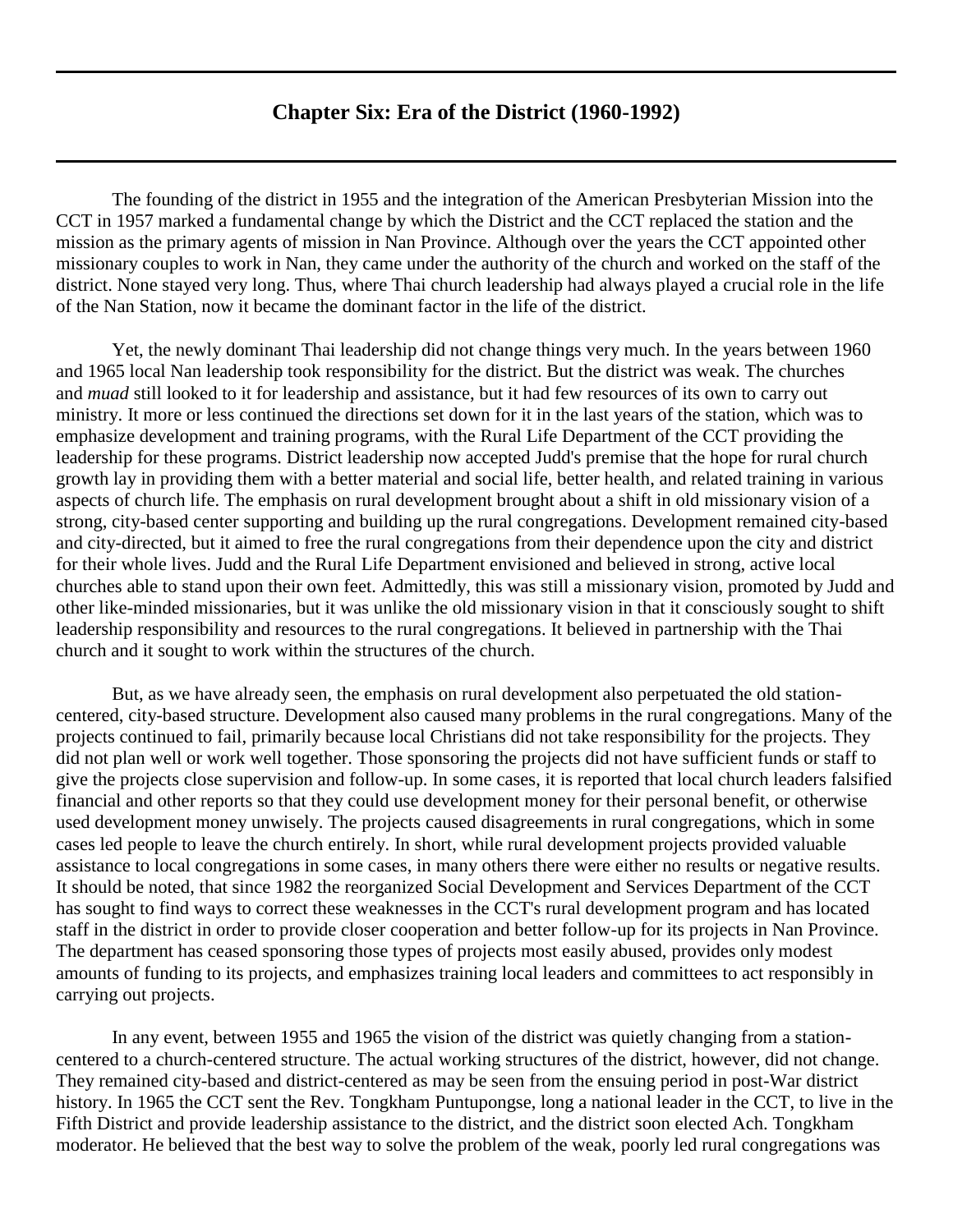to provide them strong central leadership, and in many ways he assumed the role of an old-time missionary. He set policy, hired staff, designated rural leaders, and maintained close control over the district's finances. He brought in outside funding for various projects. He itinerated around the churches, and when the rural churches experienced problems they looked to him to provide help and solutions. People came to him to do funerals, weddings, and to help them with personal problems. Under his direction, the district continued the practice begun by Taylor of having city-based staff assume the position of moderator over each church. Thus, in rural churches and *muad* official action on any matter always awaited the visit and the opinion of Ach. Tongkham or other district leaders.

Ach. Tongkham's leadership was similar to the old-time missionaries in another way. He had many duties besides working with the churches, and he traveled a great deal outside of Nan Province. Beginning in 1967, he was the director of the CCT Youth Department and traveled frequently on department business. He was also well known throughout the CCT and received numerous invitations to speak and preach. In any given month he might travel elsewhere twice or even three times, taking three or more days per trip. Just as the missionaries had many duties which drew their attention away from station work, so Ach. Tongkham had many distractions from district work.

Ach. Tongkham, nevertheless, shared the vision of a church-based structure, and he took certain steps towards that end. He located the district's three or four workers in rural churches so they could help those churches directly. He chose and trained a number of young people in the district and sent them out to live with and work with local congregations. That is, he located some district leadership resources in the rural congregations and thus tried to reduce the district's traditional dependence upon itineration. These efforts were not successful. The district workers still had many other duties and could not give full time to pastoral work. Some of them still did a lot of their own itineration. They also ran into problems in local churches. The use of younger people led to many problems and mistakes due to inexperience. Although his efforts did not succeed in strengthening local leadership, they did help promote the vision itself and to pass it on to a younger generation of church leaders, some of whom played an important leadership role in later years. On the other hand, he retained the attitude that the leaders already in the churches could not be trusted with full leadership themselves. Thus, the district continued to rely on city-based leadership and programs as the key to solving local problems and strengthening the churches. District Five, in other words, attempted to use old methods and attitudes to pursue a new vision. The attitudes and methods, in fact, frustrated the attaining of that vision.

In 1977, dissatisfaction with Ach. Tongkham's leadership resulted in a "revolution" led by two or more of the rural churches. The district voted in a new district moderator. In 1959, it will be remembered, the district for the first time voted on whether or not to keep a missionary, and a substantial minority showed its reluctance to do so. That event was an important step towards the district taking primary responsibility for itself and a symbol of the passing of missionary power. The 1977 rejection of Ach. Tongkham, apart from the immediate issues, similarly rejected strong missionary-style leadership. Significantly, the impetus and leadership came from rural churches and marked the first time that the rural congregations had taken initiative to decide what type of leadership they wanted.

In the decade after Ach Tongkham ceased to take a leadership role, the district drifted without a clear vision and program for the future. A number of different individuals assumed the role of moderator, but the position did not carry the authority and power that it had under Ach. Tongkham. The district could not afford a paid staff and so the work of the district became volunteer work, that is busy people who had their own jobs took on district leadership as "ngan fack." This style of leadership could respond to immediate problems and crises, but it could not create a vision for the future let alone change the old structures. Thus, in the 1980s the district experienced exactly the same problem as that experienced by the Nan Station in nearly all of its history. Both the station and the district had heavy leadership responsibilities and substantial authority, but they lacked the staff and the finances necessary to carry out their responsibilities. Most particularly, the district found it difficult to maintain the committee system, which was now extremely important since the district had no staff with which to carry out its work. In most cases, however, the "committee system" did not exist at all except on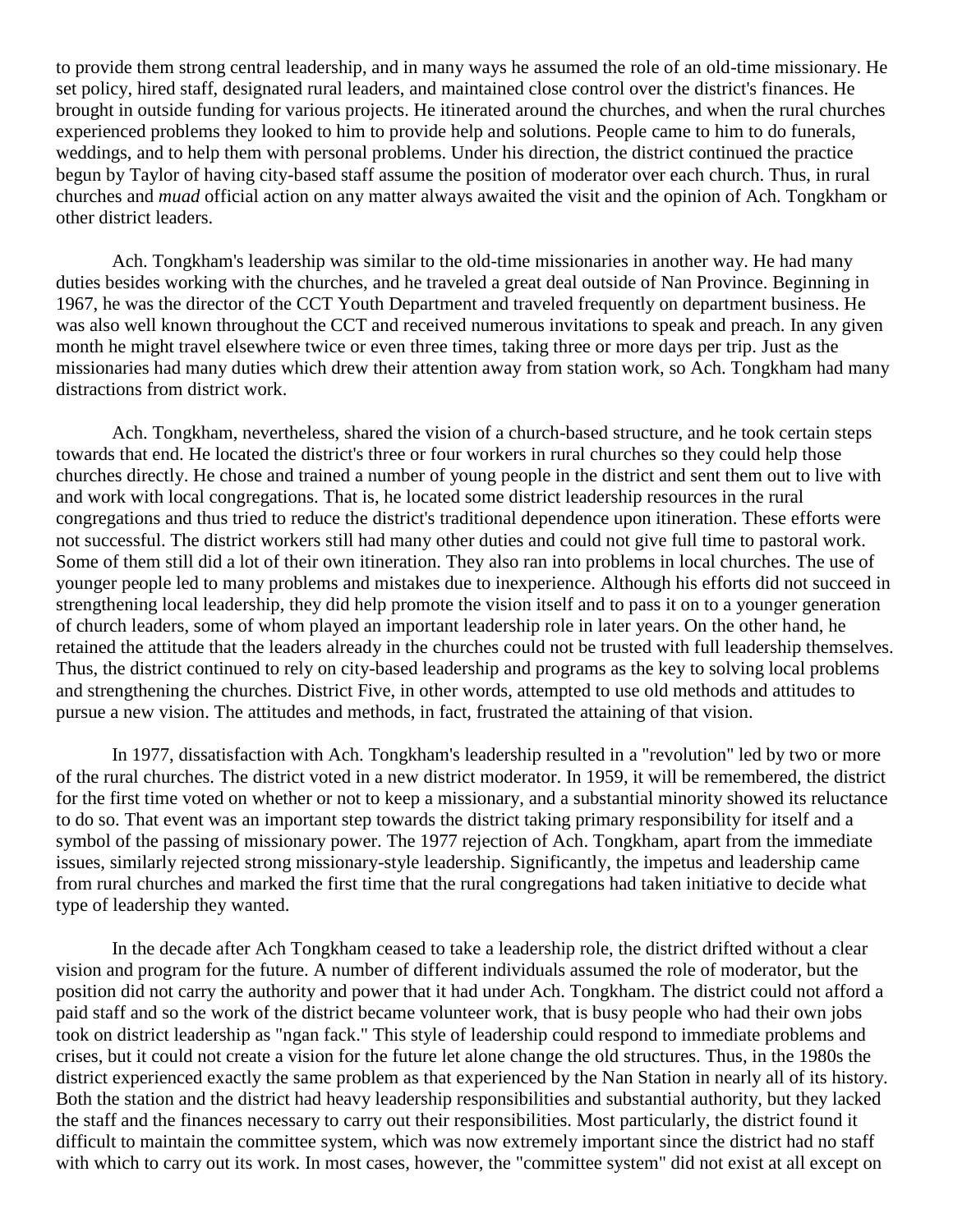paper, as the district appointed various people to be responsible for various areas of work, such as evangelism or Christian education. In a few cases, those responsible did form committees, but by-and-large they did not, and in fact they carried out very few activities. The district itself had little money and could do little for itself.

In the meantime, the churches and *muad* took an increasingly critical attitude towards the district, which they perceived as being not themselves but the city-based leadership they elected to office. They complained that the district didn't come to visit often enough and did not pay attention to their problems. They were increasingly reluctant to send money to support the district because they did not see that they received anything in return. In the case of one church, problems over the district's handling of money designated for building a new church building led not only to hard feelings but to the church virtually withdrawing from all district activities and even threatening to leave the CCT entirely. Thus, by the 1970s and 1980s the rural churches and *muad* were taking a somewhat more independent attitude towards the district. They still wanted the district to provide them benefits and still depended upon the district for much of their program, but they were increasingly impatient with the district's inability to give strong central leadership or do for the churches what they could not do for themselves.

In this leadership vacuum, only those congregations that had their own local resources for leadership grew at all. And yet it must be said that several congregations did in fact grow, to one degree or another. Thus, for example, under capable local leadership the Dhammaporn Church emerged by the 1980s as the strongest congregation in the district. It had also benefited to a certain extent from various project conducted by the Rural Life Department. The Pornsawan Church, under trained, part-time pastoral leadership recovered from the massive split it experienced in the 1950s and achieved a stable, relatively strong congregational life. Interestingly enough, the Dandumrongdharma Church, which is the relocated Wanghan Church, has also achieved a modest growth in its life. Although lacking trained, educated leadership, the congregation has grown and maintained a strong internal fellowship in spite of some splits and many problems. The Prasatum Church also retained a relatively strong fellowship in spite of a break in the 1970s which saw half or more of its membership leave the church to form a New Apostles congregation. The Kunanukun Church, once the strongest rural congregation, has maintained its life and remains a relatively strong congregation, but it drifted somewhat in later years. The churches at Nam Kien and Ban Samai experienced some growth by 1990 under recent pastoral leadership, but they remained weak and without their own strong local leadership. On the other hand, the Sa Church progressively dwindled in size to the point that by the late 1980s it had entered a permanent crisis phase and seemed headed for eventual extinction. The Prasitiporn Church, located at the heart of the old mission station, also grew progressively weaker over the years, and where it once provided the bulk of district church leadership, by 1990 it hardly participated in the life of the district at all. The Pantasanya and Silaphet churches remained weak, each with their own serious problems, which hamper the emergence of strong congregational life. Virtually all of the *muad* in the district faced serious leadership problems and had weak congregational lives. The district, over the years, has sent a number of part-time pastoral care givers to these *muad*, but none of them have achieved significant results. In the case of the closely related Porntara and Wang Bao *muad*, they had dwindled in size to the point where there seemed little hope they could survive for very many more years.

It should be understood, however, that even the stronger congregations show the signs of long decades of neglect, which are the consequences of the station-centered system. Planning for worship is often haphazard and last minute. Most congregations seldom experience meaningful worship. Preaching is poorly done and not based on a clear knowledge of Scripture and theology. Few churches exhibit a commitment to Christian service or witness. Christian education programs are limited to smaller children, where they exist at all. Although their economic life has improved, a number of the congregations are still poor and their members must give most of their attention to making a living. There is little time for the church. In some congregations a number of members have become seasonal migrant workers, spending several months a year in Bangkok. Several of the churches continue to experience deep splits between families. In all of the congregations, the new world of the 1990s with all of its distractions weakens the church. Youth seem less interested. Women's groups are increasingly weaker. It might be said, generally, that most local church and *muad* members have some Christian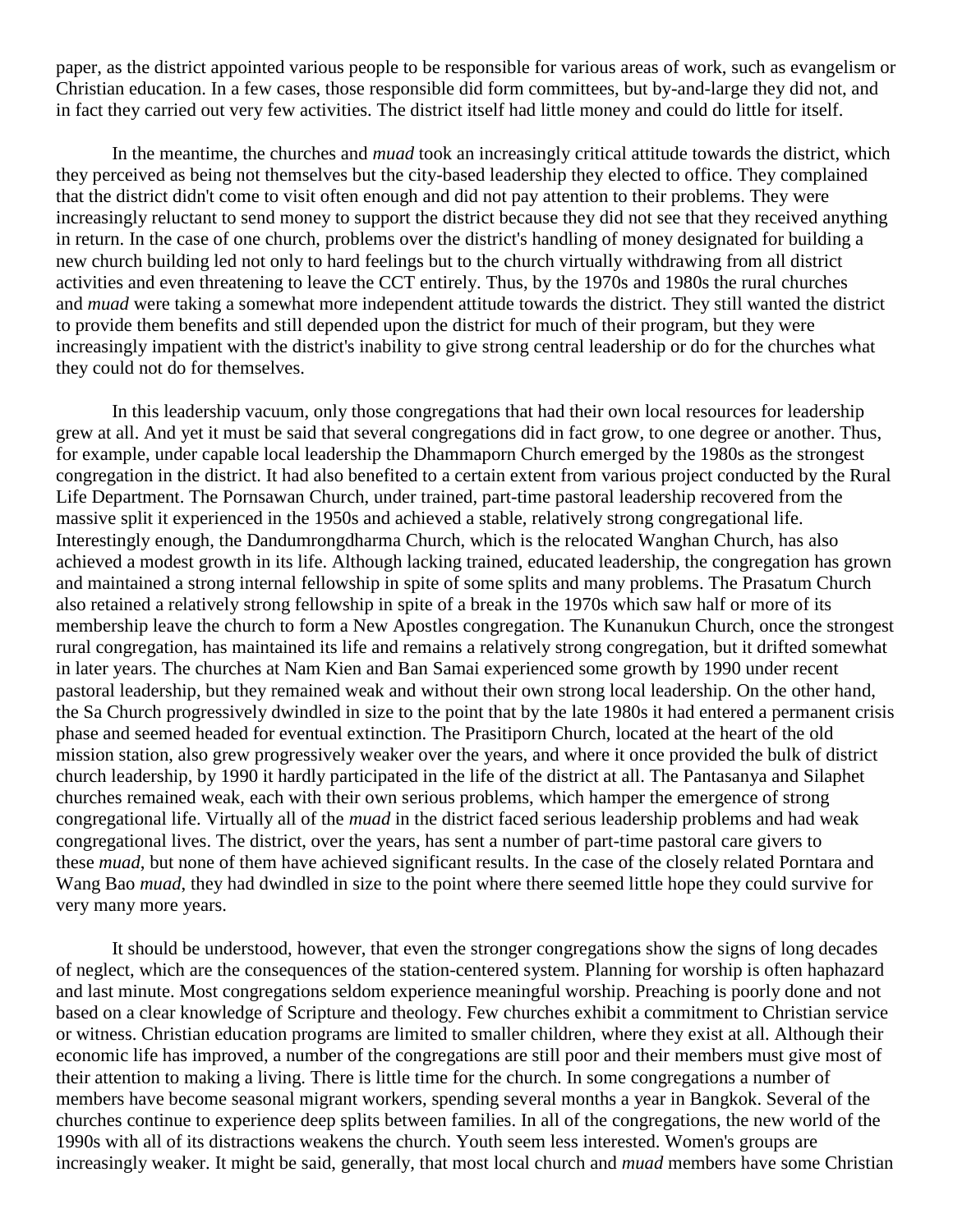commitment and are basically good people, but they remain ignorant Christians whose commitment is real but limited and not clearly expressed in the living of a life of service to God, the church, and society.

As the churches and *muad* of the Fifth District struggled during the 1980s to sustain their own congregational lives, an important change took place in the CCT itself. The CCT took a strong shift towards a central emphasis on local church life. It began to develop a pastoral system. Its departments and the various districts began sponsoring a wide variety of programs aimed at training local church pastors. Where in the past the old missionary institutions had dominated the CCT's life and leadership, during the 1980s the churches and districts attained a stronger voice in national leadership circles. The Fifth District felt the effects of this shift, particularly with the arrival of the Rev. Don and Marge McIlvride, Presbyterian missionaries, who came to work with the district in 1987. An experienced pastor himself, McIlvride quickly moved to provide new leadership to the district as well as strengthen that already in place. Largely through his efforts, the district hired a district coordinator, a seminary graduate, and then again through his efforts the district hired another woman as a part-time pastor to help with district work. This new team initiated an ambitious program of local church training sessions, visiting each church and *muad* on a regular basis to conduct those sessions. This new district leadership, along with some older district leaders, fixed their efforts on local church growth and renewal.

Yet, the program they instituted still betrayed the marks of the old missionary system in a number of ways. First, the program vision itself, depended a great deal upon missionary leadership and missionary funding to make it succeed. Second, it depended upon the itineration model of the past, whereby the district team would go out and conduct activities in the churches. Finally, it relied on city-based training programs, which were hard to follow-up on and for which the majority of congregations showed little enthusiasm. In other words, it was a city-based, district-centered program that did not come from the churches but rather was taken to them. While the introduction of a paid district coordinator did strengthen the district in some ways, McIlvride's program itself did not last more than three years and had little impact on the local churches. Thus, on the one hand, the brief period of 1987-1990, the years McIlvride worked with the district, further strengthened the district's commitment to a church-centered vision, the growing vision of the CCT itself. On the other hand, it did not change the structure and system of the past. Thus, once again, the district pursued a new vision but relied on the old missionary system to achieve that vision.